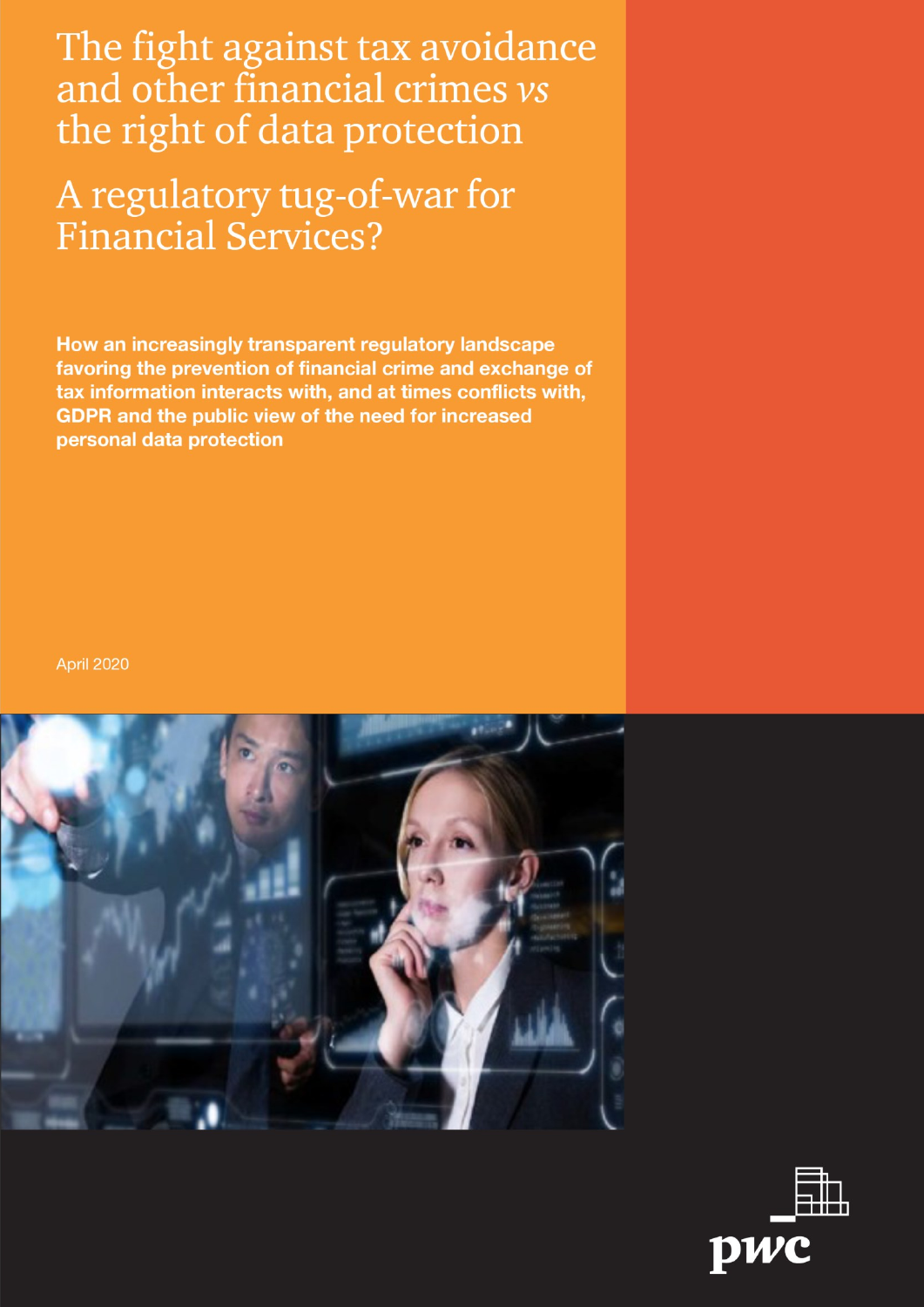# <span id="page-1-0"></span>1. Executive Summary

#### **Introduction**

When we hear the phrase "GDPR" we usually think of either our social media privacy (need to check those settings) or those annoying "Please agree to share your information with us" popups we now have to agree to every time we visit nearly any website. But what about our financial data privacy? Do most of us consider what our banks and other financial business partners are doing with our information when we do business with them? While much of the public appears to understand their rights under the General Data Protection Regulation ("**GDPR**") with regards to their social media presence (thanks to Cambridge Analytica and other scandals) there is more bubbling under the surface with regards to individual rights under GDPR and their relationship with the financial services industry. Of particular interest for this paper is where the individual rights under GDPR may at times conflict with the regulatory requirements imposed on the financial services industry.

In the last decade the European Union ("**EU**"), the Organization for Economic Cooperation and Development ("**OECD**"), and the United States ("**US**") have empowered tax administrations and other government units to improve tax compliance, fight tax evasion, and tackle certain financial crimes through new regulations/directives which are aimed at a global sharing of tax information and combating money laundering. Concurrently the exponential rise in new digital technologies continued finding innovative ways to improve our lives. However, as the EU data protection framework could not keep up, it was proposed that a new regime was necessary to cope with the digital revolution. Now GDPR systematizes individual rights and establishes the fundamental '*right to data protection*' 1 . This paper explores the rights of EU individuals in respect to EU anti-money laundering and tax transparency regulations. It thereby proposes a metaphorical tug-of-war that the financial services industry faces, highlighting topics of discussion and risk for regulatory compliance program owners to explore with their legal department while monitoring or adjusting these programs. GDPR means that customers are asking more questions, and with the next big viral news story always looming on the horizon financial services organizations are going to need more answers.

#### **Bigger Trend - Increased Transparency**

Following a push by the G20 in 2009 when the global economy was suffering the effects of the global financial crisis and in the wake of revelations such as the UBS tax evasion scandal, the Lux Leaks, and the Panama Papers, the world has seen increased public scrutiny and new compliance requirements from a number of tax and regulatory reforms to counter tax evasion and money laundering. As a result, the number of Tax Information Exchange Agreements ("**TIEA**") in place around the world increased significantly in order to boost tax transparency.

In 2010, the US enacted the Foreign Account Tax Compliance Act ("**FATCA**")with the objective to combat tax evasion by US citizens and residents with undeclared offshore financial accounts. In doing so, the US sought to enhance information exchange between tax authorities. FATCA also acted as a catalyst for the Common Reporting Standard ("**CRS**"), which was introduced by the OECD in 2014, with the objective to disclose financial account balances and income earned by individuals and entities outside of their country of tax residence by mandating an automatic exchange of financial account information between tax authorities in reportable jurisdictions. <sup>2</sup> FATCA and CRS are collectively referred to as the Automatic Exchange of Information ("**AEoI**").

In 2015, the EU adopted the 4th Anti-Money Laundering Directive ("**AMLD4**") to strengthen transparency rules in the financial system to tackle terrorism financing and money laundering. However, the scandal surrounding the Panama Papers and the financing of terrorist groups involved in the terrorist attacks in Paris and Brussels in 2016 and 2017, respectively, has led to amendments, which are part of the EU Commission's "Action Plan for strengthening the fight against terrorist financing". The new Directive issued in 2018 is the fifth revision of the EU anti-money laundering law and is generally referred to as the 5th Anti-Money Laundering Directive ("**AMLD5**"). AMLD5 is not a comprehensive overhaul of the existing legislative framework but rather an amendment of AMLD4 to better counter the financing of terrorism and to ensure increased transparency of financial transactions.

<sup>1</sup> General Data Protection Regulation (EU) 2016/679, Article 17

A Reportable Jurisdiction is defined as a jurisdiction with which an agreement on Automatic Exchange under CRS is in place.

<sup>2</sup> The fight against tax avoidance and money laundering vs the right of data protection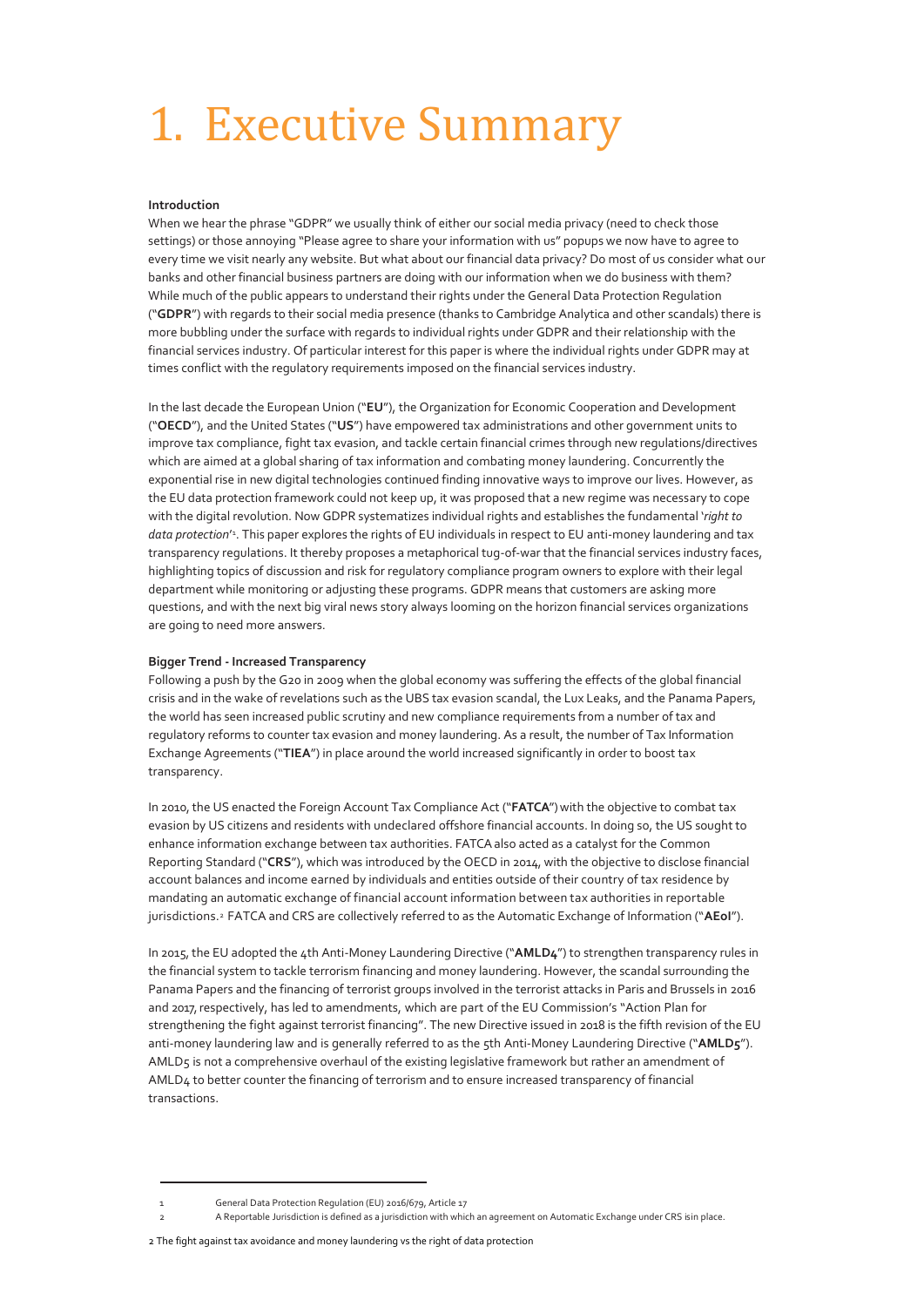In doing so, it increased transparency on company ownership by improving the accuracy of Ultimate Beneficial Owner ("**UBO**") registers, which require that financial institutions obtain, validate and store more personal information about their customers. Certain other OECD jurisdictions continue recent implementations of UBO registers to align themselves with the goals of the Global Forum <sup>3</sup> (e.g. the UK Crown Dependencies and Overseas Territories, such as the British Virgin Islands, Bermuda and the Cayman Islands).

In order to prevent the financial services industry from being exploited as a means of laundering money and committing financial crimes, the tax transparency identification rules under CRS are linked – via the 2012 Financial Action Task Force ("**FATF**") Recommendations – to AML and counter financing of terrorism ("**CFT**") regulations, including Know Your Customer ("**KYC**") requirements. Due to the implementation of AML and CFT requirements, the tax transparency rules also apply to related parties. For example, the identification and disclosure of a natural person, who holds the position of senior managing official of a certain type of entity is impacted.4 In addition, the release of the Panama Papers in April 2016 added some further sense of urgency to tighten tax transparency requirements to align them to stricter local AML and CFT regulations. This can be seen in the Cayman Islands, which reduced the ownership threshold for Controlling Persons under CRS from 25% down to 10%as of December 2017.<sup>5</sup>

Furthermore, the continued development of international trade and multinational corporations ("**MNCs**") has increased the need to scrutinize relief from double taxation. Many countries sign Double Tax Agreements ("**DTA**") with each other to address the issue of double taxation. In practice, this has led to a world where investments may be channeled through 'special purpose vehicles' set up in convenient jurisdictions to take advantage of 'treaty shopping', which helps them to structure low-tax pathways through the international tax system. This practice can result in the undesirable outcome that income is not being taxed in any jurisdiction. In order to combat this, local tax authorities are increasing their efforts to seek documentation of underlying ownership on entities that are seeking withholding tax relief at source or tax reclaims in order to demonstrate that the entire structure is truly eligible for deductions from statutory tax rates. The financial services industry generally has a duty to their customers to seek the best return on investment which will involve taking the necessary measures to minimize withholding tax leakage where allowed by law.

Though not a primary focus of this paper, there are emerging players in the tug-of-war that will have significant impact on regulatory compliance programs in the coming months and years as clarity is sought and received by the financial services industry. Continuing demands by the public for privacy has contributed to increased demand for cryptocurrencies. While some tax authorities have issued views as to the treatment of virtual currencies under the regulations discussed in this paper, many are taking a 'wait and see approach' and will follow suit with guidance from financial regulatory bodies. The emergence of new rules on mandatory disclosure and exchange of cross-border tax arrangements such as the DAC6 Directive<sup>6</sup> will lead to exponentially more personal data being collected and stored by local tax authorities trying to crack down on tax avoidance or abuse of direct taxes. There are many unknowns and uncertainties with DAC6 given that the drafting of primary legislation is still underway in many EU Member State and the financial services industry is still assessing the impacts in those EU Member States that have issued their primary legislation.

<sup>3</sup> The Global Forum on Tax Transparency and Exchange of Information for Tax Purposes, founded in 2000 and restructured in September 2009, consists of OECD countries and other jurisdictions that agreed to implement tax related transparency and information exchange

<sup>4</sup> In cases, where no natural person(s) directly or indirectly holds a certain percentage of ownership, which exceeds aspecified threshold

<sup>5</sup> Cayman Islands Anti-Money Laundering Regulations, 2017, Section 2(1)(a)<br>6 Council Directive (EU) 2018/822 of May 25, 2018 6 Council Directive (EU) 2018/822 of May 25, 2018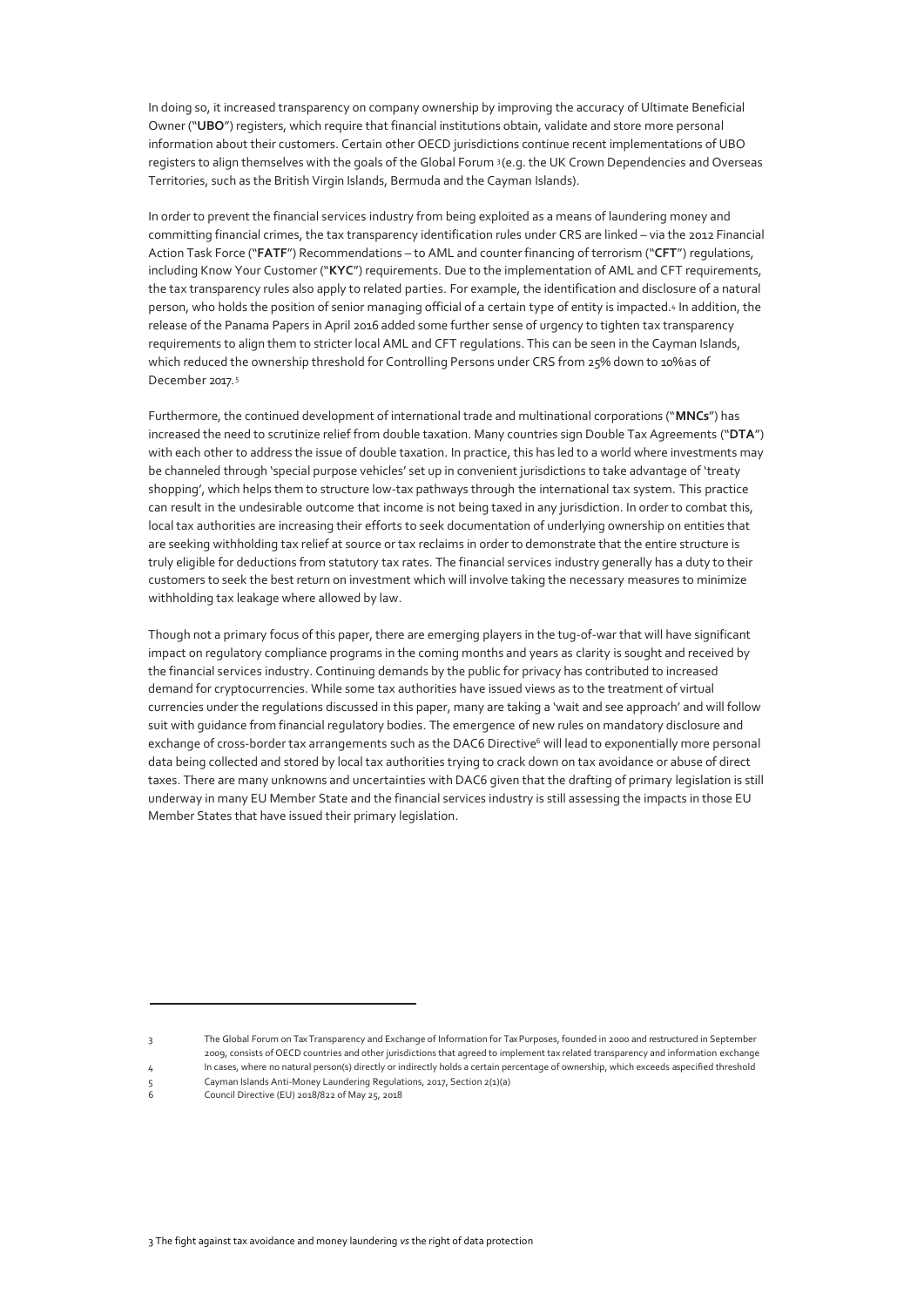#### **Summary**

There is a global regulatory trend towards transparency to counter tax evasion and money laundering. However, GDPR, and the increased public demand for privacy goes opposite to this trend. Recent scandals, such as the Cambridge Analytica breach in March 2018, have led to increased public scrutiny and a public debate as to whether protection of personal data is more important than tax and financial crime transparency. Though not legally binding, the July 2018 European Parliament resolution on the adverse effects of FATCA<sup>7</sup>suggests a political desire to bring balance to the tug-of-war. GDPR has resulted in increased restrictions on which data financial institutions may obtain, store, process, and grant access to. This presents significant challenges for the financial services industry explored in this paper. GDPR not only places restrictions on how, when and why personal data can be collected, processed and used, but also broadens the definition of personal data, bringing all information collected under the AML/CFT and tax transparency regulations within the jurisdiction of GDPR. Non-compliance by financial institutions under GDPR can attract penalties of up to 4% of annual worldwide turnover or €20 million, whichever is greater. These financial penalties are in addition to potential reputational damage and loss of future business. In addition to privacy concerns, increasing trends towards regulatory transparency result in burdensome and delayed account opening procedures for customers. It is therefore important that the right balance is found.

 $$20m$   $4\%$ 

Penalty for non-compliance of annual worldwide turnover, under GDPR or, whichever is greater.



"Annually, we lose billions of euros to money laundering, terrorism our hospitals, schools and infrastructure. With this new legislation, we introduce tougher measures, widening the duty of financial entities to undertake customer due diligence."

**Judith Sargentini, Member of the European Parliament** 

7 5 July 2018 European Parliament resolution 2018/2646(RSP) on "adverse effects of the US Foreign Account TaxCompliance Act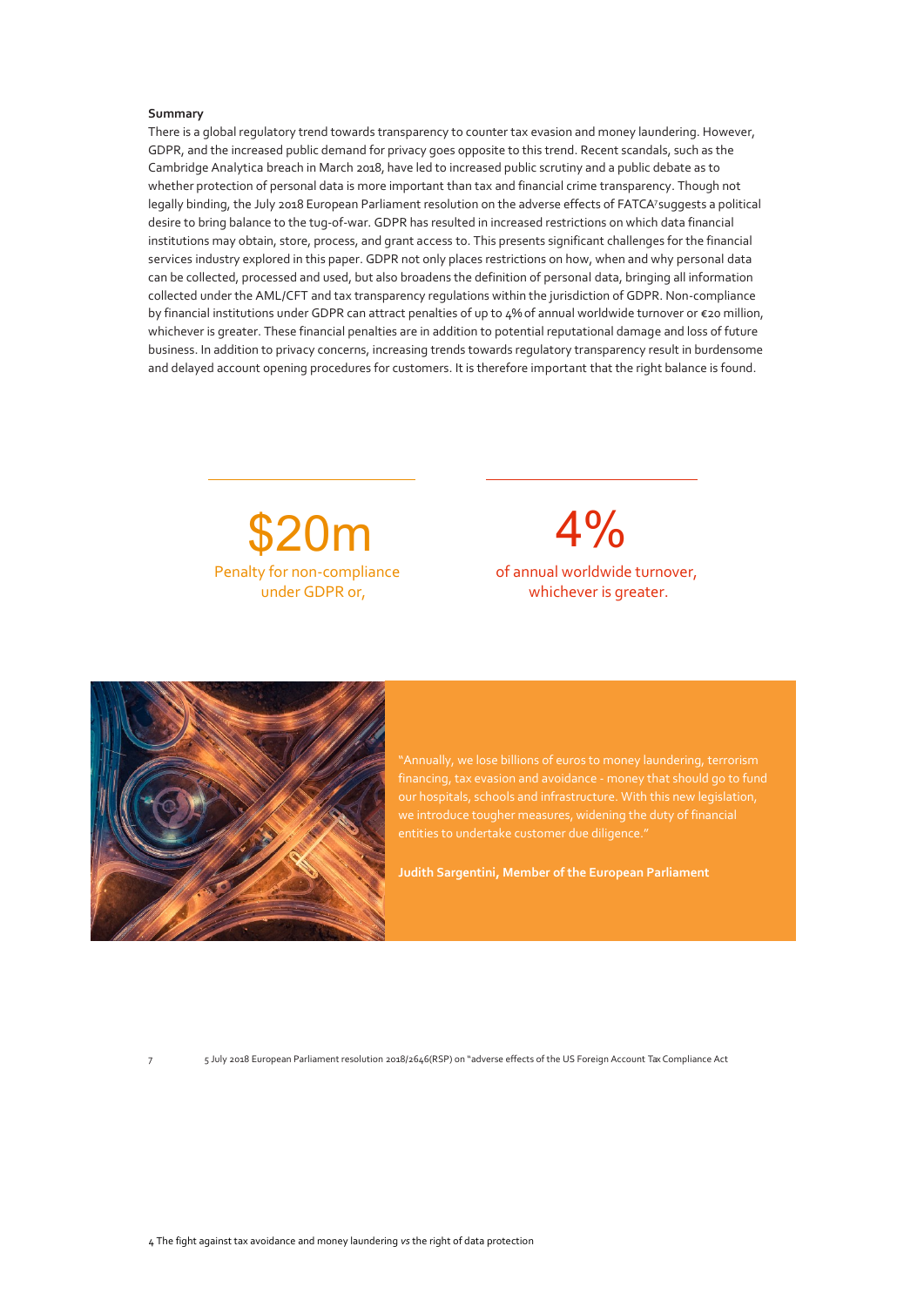# Table of contents:

| 1. | <b>Executive Summary</b>                                 | $\overline{\mathbf{2}}$ |
|----|----------------------------------------------------------|-------------------------|
|    | Introduction                                             | $\overline{2}$          |
|    | <b>Bigger Trend - Increased Transparency</b>             | $\overline{2}$          |
|    | Summary                                                  | 4                       |
| 2. | <b>Key Abbreviations</b>                                 | 6                       |
| З. | <b>GDPR - High Level Impact Assessment</b>               | $\overline{7}$          |
|    | Overview                                                 | 7                       |
|    | Impact on Financial Institutions                         | $\overline{7}$          |
| 4. | <b>Scenarios of Potential Conflict</b>                   | 10                      |
|    | Overview                                                 | 10                      |
|    | AML & AEoI (FATCA & CRS)                                 | 10                      |
|    | Double Tax Treaties, Tax Relief at Source & Tax Reclaims | 13                      |
|    | Qualified Intermediaries                                 | 14                      |
|    | Emerging Issues - Cryptocurrency and DAC6                | 16                      |
| 5. | <b>Conclusion - Next Steps</b>                           | 18                      |
|    | Appendix                                                 | 19                      |
|    | Appendix 1.1 - GDPR                                      | 19                      |
|    | Appendix 1.2 - EU AML Directives                         | 22                      |
|    | Appendix 1.3 - QI                                        | 23                      |
|    | Appendix 1.4 - AEol                                      | 25                      |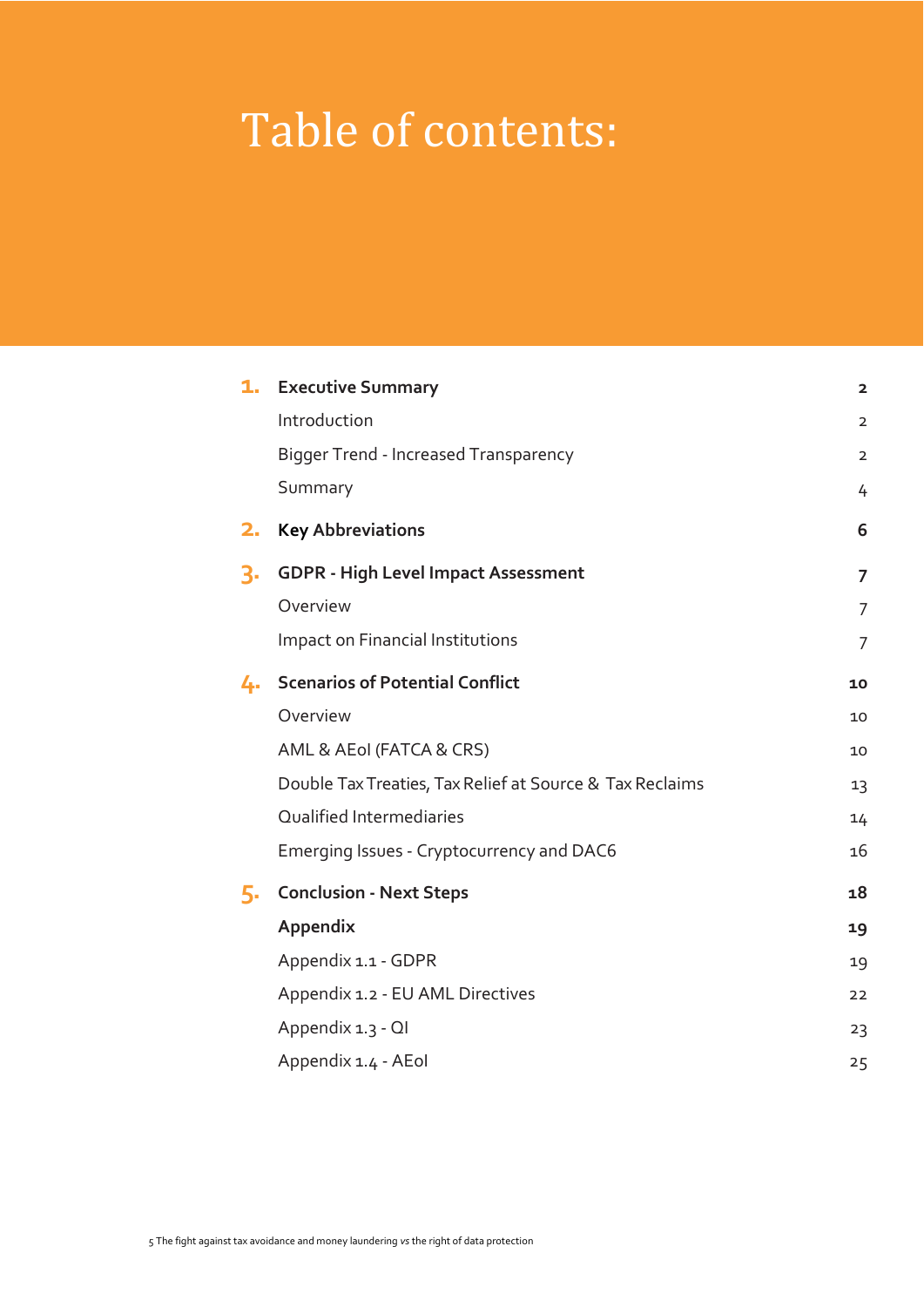# 2. Key Abbreviations

| <b>AEol</b>  | Automatic Exchange of Information                     |  |
|--------------|-------------------------------------------------------|--|
| <b>AMLD</b>  | Anti-Money Laundering Directive                       |  |
| <b>CFT</b>   | Counter Financing of Terrorism                        |  |
| <b>CRS</b>   | <b>Common Reporting Standard</b>                      |  |
| <b>DAC</b>   | EU Directive on Administrative Cooperation            |  |
| <b>DPA</b>   | Data Protection Authority                             |  |
| <b>DTA</b>   | Double Tax Agreement                                  |  |
| <b>FATCA</b> | Foreign Account Tax Compliance Act                    |  |
| <b>FATF</b>  | <b>Financial Action Task Force</b>                    |  |
| FFI          | Foreign Financial Institution (non-US)                |  |
| FI.          | <b>Financial Institution</b>                          |  |
| <b>GDPR</b>  | EU General Data Protection Regulation                 |  |
| <b>IRS</b>   | <b>Internal Revenue Service</b>                       |  |
| <b>KYC</b>   | Know Your Customer                                    |  |
| <b>OECD</b>  | Organisation for Economic Cooperation and Development |  |
| ΩI           | Qualified Intermediary                                |  |
| TIEA         | Tax Information Exchange Agreements                   |  |
| <b>UBO</b>   | Ultimate Beneficial Owner                             |  |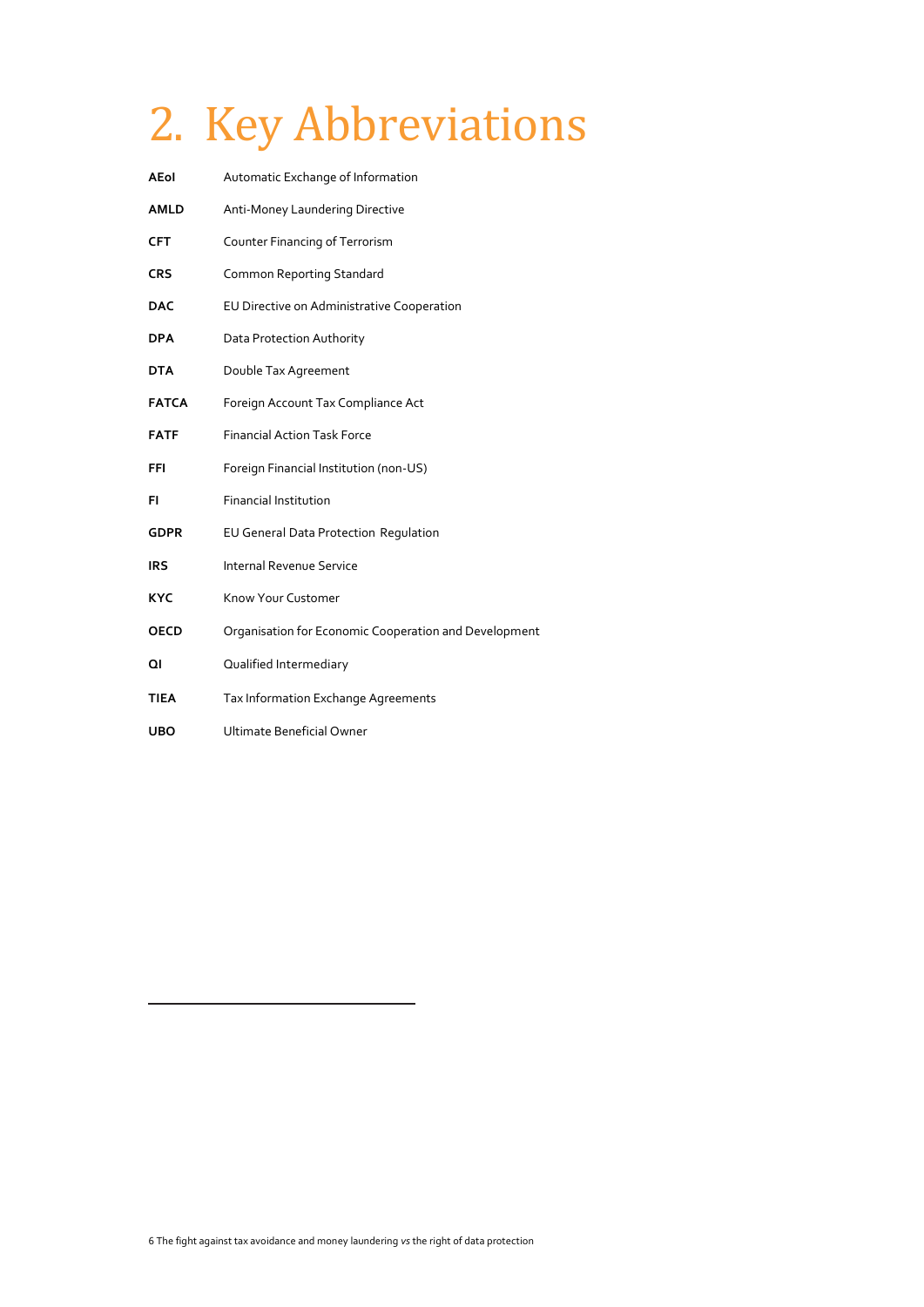## 3. GDPR - High Level Impact Assessment

#### <span id="page-6-0"></span>**Overview**

On May 25, 2018, GDPR<sup>8</sup> came into force. It is the biggest change in data protection for 20 years – revolutionizing the way that personal data are used and handled. This presents significant challenges for the financial services industry as controllers and processors of personal data need to adhere to the regulation in order to be compliant. With penalties of up to  $\epsilon$ 20 million, or 4% of worldwide annual turnover of the preceding year,9 and the opportunity for individuals (data subjects) to sue, data protection and its scope will now become increasingly important - making it a topic at board meetings in the coming years.

After four years of tough negotiations and several draft versions of the GDPR framework, the EU Parliament finally approved it on April 14, 2016. GDPR repealed the pre-existing EU Data Protection Directive<sup>10</sup> and has been described as the "most groundbreaking piece of EU legislation in the digital era", making businesses more accountable for data privacy compliance. It also offers individuals extra rights and more control over their personal data by recognizing that the ownership of data resides with the individual and not with the controllers and processors of personal data.

GDPR contains legal binding rules and must be applied in its entirety across the 28 EU Member States<sup>11</sup>. Unlike a directive, it does not require national governments to pass any enabling legislation, making it directly pertinent and requisite. Thus, GDPR can eliminate inconsistencies in how the data protection law is applied in EU Member States. The introduction of new rights for individuals, such as the '*right to be forgotten*' and the '*right to portability*', as well as the introduction of mandatory breach notification (within 72 hours), are increasing the regulatory burden for financial institutions.

From a jurisdiction perspective, it introduced a lead EU regulator for MNCs in their 'main place' of establishment. There is also an extension of scope of EU data protection rules, applying them not only to controllers established within the EU, but also to non-EU controllers and processors, if that processing relates to offering services or goods to EU citizens and the monitoring of behavior, which takes place within the EU.

#### **Impact on Financial Institutions**

Financial institutions<sup>12</sup> have an enormous obligation to protect their customers' data privacy rights while at the same time complying with AML/CFT and tax transparency regulations. As a result, GDPR has a significant impact on financial institutions and service providers to the financial services industry, where billions of financial records and personal data are handled on a daily basis for various activities, such as customer onboarding, relationship management, transaction processing, etc. A reliable risk management approach is therefore critical. Impacted key areas include:

<sup>8</sup> See Appendix 1.1 for further background on GDPR

<sup>9</sup> In comparison, fines for breaches under the United Kingdom ("UK") Data Protection Act 1998 are capped at £500,000 10 Directive 95/46/EC of the EU Parliament and the Council

<sup>11</sup> The UK confirmed its compliance with GDPR will not be affected by Brexit. In August 2017 the UK government proposed a new Data Protection Bill that would transfer GDPR into UK law after it leaves the EU

<sup>12</sup> GDPR and other regulations discussed in this paper are applicable across multiple industries. However, the focus of this paper is on the interactions and conflicts for financial institutions and the financial services industry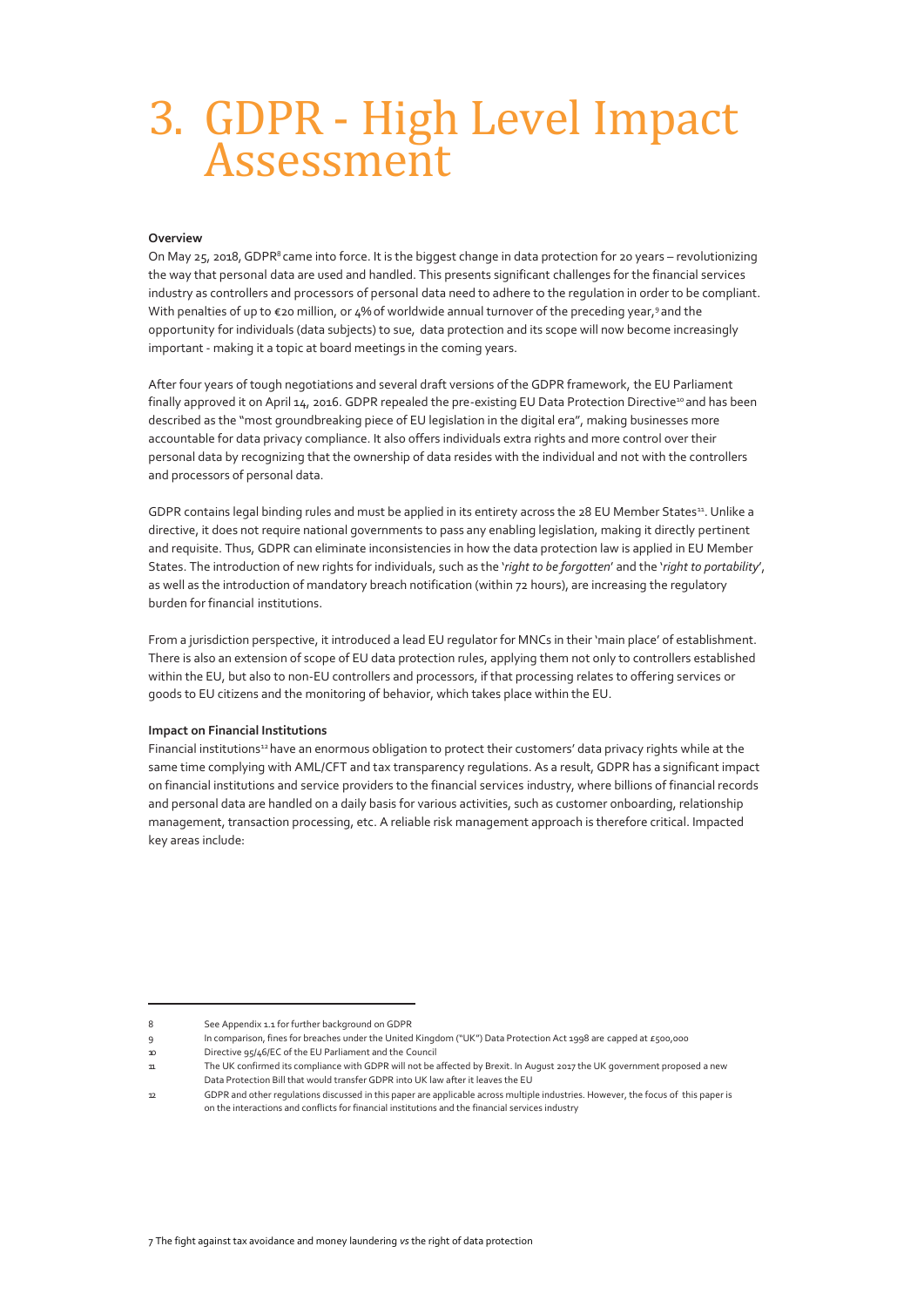#### **1) Lawful bases for processing personal data**

Under GDPR, financial institutions must process personal data under one of six lawful bases.<sup>13</sup> There are many regulatory obligations that require financial institutions to retain data, for example, provisions on record keeping or AEoI requirements.<sup>14</sup> A financial institution's compliance with such obligations will clearly fall within the scope of the legitimate interests base. However, GDPR emphasizes data minimization. The retention of data for longer periods than required under regulatory rules may give rise to challenges as to what constitutes legitimate interests. Therefore, financial institutions using this base must ensure they maintain a balance between keeping data and erasing it.

#### **2) Customer consent**

Under GDPR, personal data refers to anything that could be used to identify an individual, either directly or indirectly. Identifiers include online data such as names, email addresses, IP addresses, or location data, which track user behavior. Financial institutions need to consider what grounds they are relying on to process this kind of data, and if they are relying on consent, how they are obtaining it, storing it, whether it covers online data, and the uses to which it can be put. Consent also triggers data subject rights such as *'data portability*<sup>15</sup> rights and the *'right to be forgotten'*. Financial institutions may keep some data to ensure compliance with AML/CFT and tax transparency regulations, but in all other circumstances where there is no valid justification, the individual's right to be forgotten applies.

#### **3) Third party data sharing**

The volume of data processed by financial institutions, combined with the increase in outsourcing back office functions, means that financial institutions have numerous flows of data to external vendors. In a global operations environment this can also mean that financial institutions are using external vendors located in jurisdictions outside of the EU, which are therefore not required to comply with GDPR. Third party data sharing represents a key risk for financial institutions. Therefore, financial institutions must ensure that their vendors are complying with their GDPR obligations and that this is reflected in the contractual documentation.<sup>16</sup> Furthermore, financial institutions must have data protection safeguards in place that ensure that the data is not used for other purposes.

#### **4) Consequences of a breach**

GDPR imposes a 72-hour window for data protection officers to report a breach to the Data Protection Authority ("**DPA**"). The notification should contain details regarding the nature of the breach, consequences of the breach, the categories and approximate number of individuals impacted, measures already taken to rectify, and contact information of the Data Protection Officer ("**DPO**"). Notification of the breach to individuals may be avoided if that breach is "unlikely to result in a risk to the right and freedom of natural persons". The mandatory reporting requirements for breach both to regulators and in some cases affected customers also adds a new element of risk: reputational damage.

- 15 The individual's' right to request access to, or the removal of, their own personal data from financial institutions without the need for any outside authorization.
- 16 Financial institutions should consider allowing three to six months to get the third party terms and conditions in place, additional leadtime may be necessary for vendors located outside of the EU to allow them to bring their compliance programs up to GDPR standards.

<sup>13</sup> General Data Protection Regulation (EU) 2016/679, Article 6(1)

<sup>14</sup> E.g. account holder identifying information, including underlying documentation, which is required to be reported under FATCA/CRS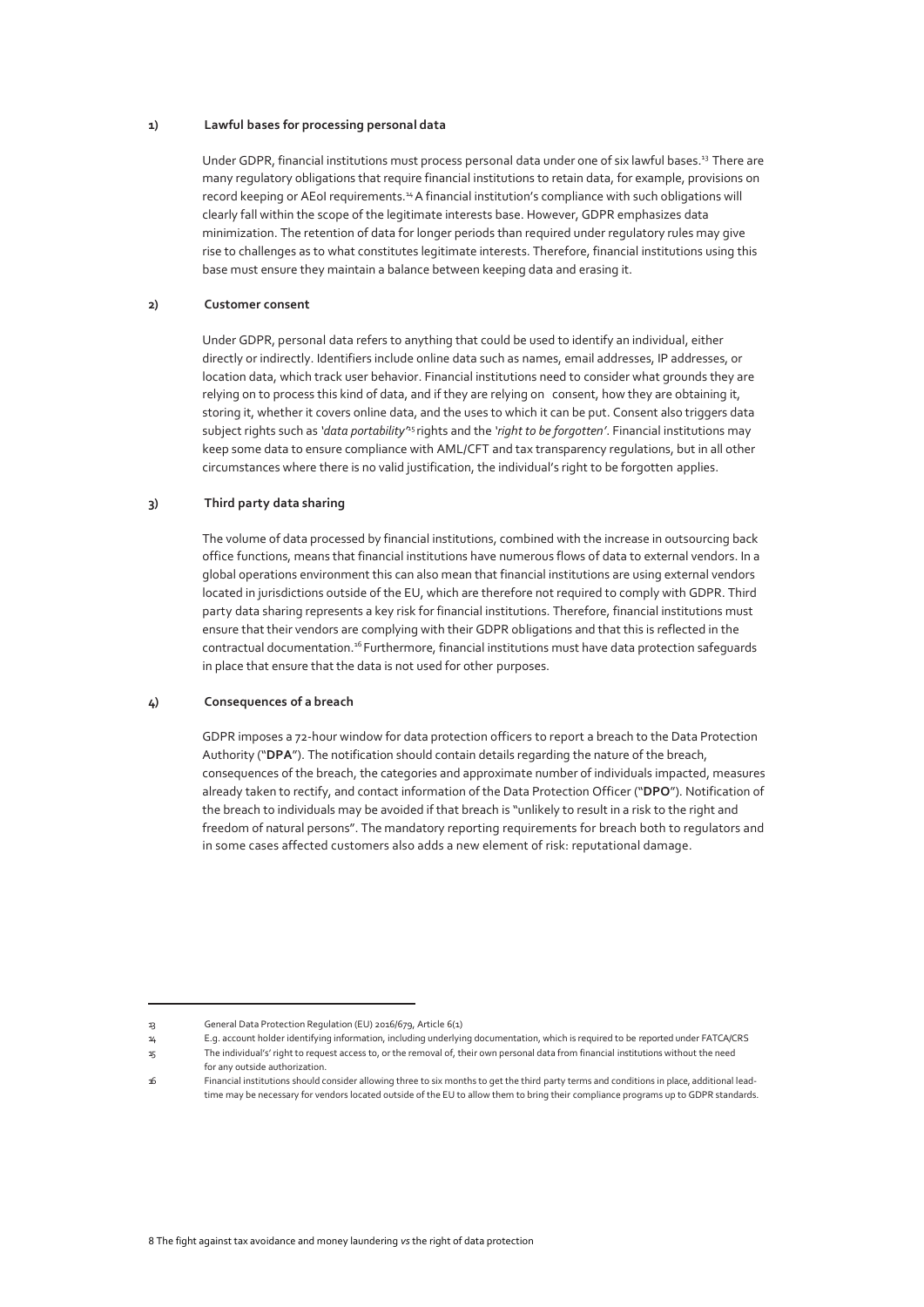<span id="page-8-0"></span>As mentioned above, liability in the event of any breach is significant. For serious violations, such as failing to gain consent to process data or a breach of privacy by design, financial institutions will be fined up to €20 million, or 4% of their global turnover, whichever is greater. Lesser violations, such as records not being in order or failure to notify the DPA, will incur fines of up to €10 million, or 2% of global turnover. In this regard, 'privacy by design' requirements mean that data controllers must consider the privacy risks and data protection compliance from the start of a project involving personal data which could include developing new financial products or drafting new policies. Furthermore, following a breach, regulators will also examine the measures a financial institution took to safeguard personal data in order to determine fines. The activities of the DPO and the breach response solution are therefore critical.

In the fiercely competitive financial services industry the consequences of a breach under GDPR go far beyond the fines imposed by the new regulation. Financial institutions, which are found non-compliant under GDPR, will not only face the stark glare of media and customer scrutiny but also run the risk of losing their customers trust. There can be a devastating reaction from customers when trust in a financial institution is violated. A 2016 survey<sup>17</sup>found that 28% of respondents left their banks and 22.4% left their credit card companies as a result of unauthorized activity on their accounts. Therefore, in order to maintain trust, financial institutions need to assure customers that they are GDPR compliant and their customers' data will not be stolen or abused.

The following discussion of scenarios of potential conflict highlights topics of risk for regulatory compliance program owners to explore with their legal department while developing or adjusting their GDPR programs. Tax departments have historically been viewed as areas of low volume for processing of personally identifying information ("**PII**") as the expectation is that corporate level tax filings are the primary function of such departments, which generally only contain details of Directors or other key personnel. However, as this paper will highlight, tax departments can process high volumes of PII, which may be outside the attention of legal departments. As such, tax departments should proactively seek out consultation with their legal teams rather than assuming that their programs that process PII have been considered.

"The new legislation creates an onus on companies to understand the risks that they create for others, and to mitigate those risks. It's about moving away from seeing the law as a box ticking exercise, and instead to work on a framework that can be used to build a culture of privacy that pervades an entire organisation."

– UK's Information Commissioner Elizabeth Denham on 'GDPR and accountability'.

17 Identity Theft: The Aftermath 2016, Identity Theft Resource Center (ITRC), 2016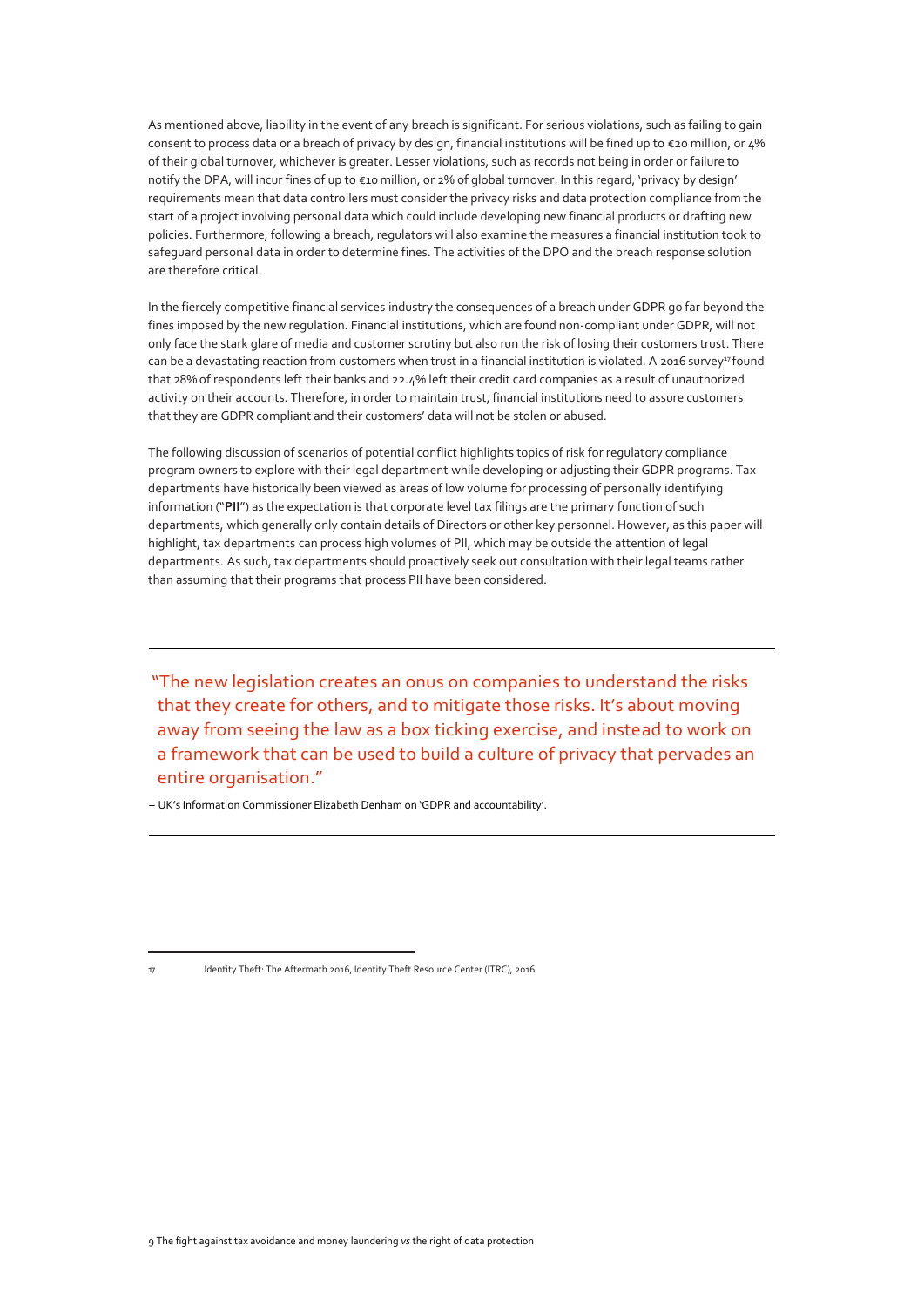# 4. Scenarios of Potential Conflict

#### <span id="page-9-0"></span>**Overview**

Global tax transparency initiatives are trending towards alignment with KYC processes for customer identification purposes. At the same time, GDPR restricts which data financial institutions may obtain, store, process, and grant access to. This increases the need for financial institutions to be accountable for all information they collect. Therefore, we discuss in this chapter the challenges financial institutions face when aligning GDPR rules with tax transparency and AML/CFT requirements. The appendices include additional background information on the regulations/directives discussed in this chapter.

#### **AML & AEoI (FATCA & CRS)**

Regulators across multiple jurisdictions are increasing their focus on customer due diligence ("**CDD**") with respect to AML and CFT, and more recently, tax evasion. Though AML/CFT and KYC requirements have been in place for over 15 years, recent transparency rules, such as the EU Directive AMLD5 adopted by the EU Parliament in April 2018<sup>18</sup> and the increased KYC complexity, continue to raise compliance standards across the financial services industry.

These new AML/CFT requirements and the increase of penalties<sup>19</sup> for failing to comply coincide with the issuance of new KYC-like requirements from multiple tax authorities around the world. The enactment of provisions related to FATCA, designed to detect and deter tax evasion by leveraging and supplementing KYC and other customer information collected by financial institutions, was followed by the OECD's introduction of CRS. The recent media attention on offshore banking customer account and tax-related documentation, resulted from scandals such as the Panama Papers, further emphasized financial institutions' need to monitor relationships and transactions for potential tax evasion and other suspicious activity.

Financial institutions attempting to respond to these trends will need to enhance their onboarding ecosystems to ensure compliance with the convergence of emerging tax transparency requirements and increasing AML/CFT requirements. Regulatory and process enhancements are becoming paramount for any financial institution looking to remain compliant and reduce risk and cost, while minimizing any negative impact to customer experience.

Both FATCA and CRS<sup>20</sup> have been implemented by all EU Member States through local laws, which enable comprehensive cross-border transfers of sensitive financial account information between jurisdictions - raising important privacy and data protection concerns. Therefore, GDPR contains a provision that the collection and exchange of tax related information is allowed, even if it contains PII, if it is based on the law(s) of an EU Member State. Therefore, all AEoI related actions, such as obtaining customer documentation<sup>21</sup>, storing PII, and submitting information reports to tax authorities (processing) should be permissible under GDPR.

The focus of this discussion is on the considerations that a Financial Institution ("FI")<sup>22</sup> for both FATCA and CRS purposes should make in regards to GDPR. However, entities that are classified as a Passive Non-Financial Foreign Entity ("**PNFFE**") under FATCA and/or Passive Non-Financial Entity ("**PNFE**") for CRS purposes and therefore required to disclose certain PII of related parties must also consider how they may be impacted.

<sup>18</sup> EU Member States are tasked with implementing AMLD5 by January 10, 2020

<sup>19</sup> In September 2018, Dutch bank ING was fined €775 million for failing to spot money laundering

<sup>20</sup> See Appendix 1.4 for further background on AEoI (FATCA & CRS)

<sup>21</sup> Including Controlling Person(s) information under CRS and Substantial US Owner(s) information for FATCA purposes

<sup>22</sup> Though FATCA makes reference to Foreign Financial Institution ("FFI"), we refer to such FFIs as FIs throughout this paper as a collective FATCA and CRS term for ease of reading.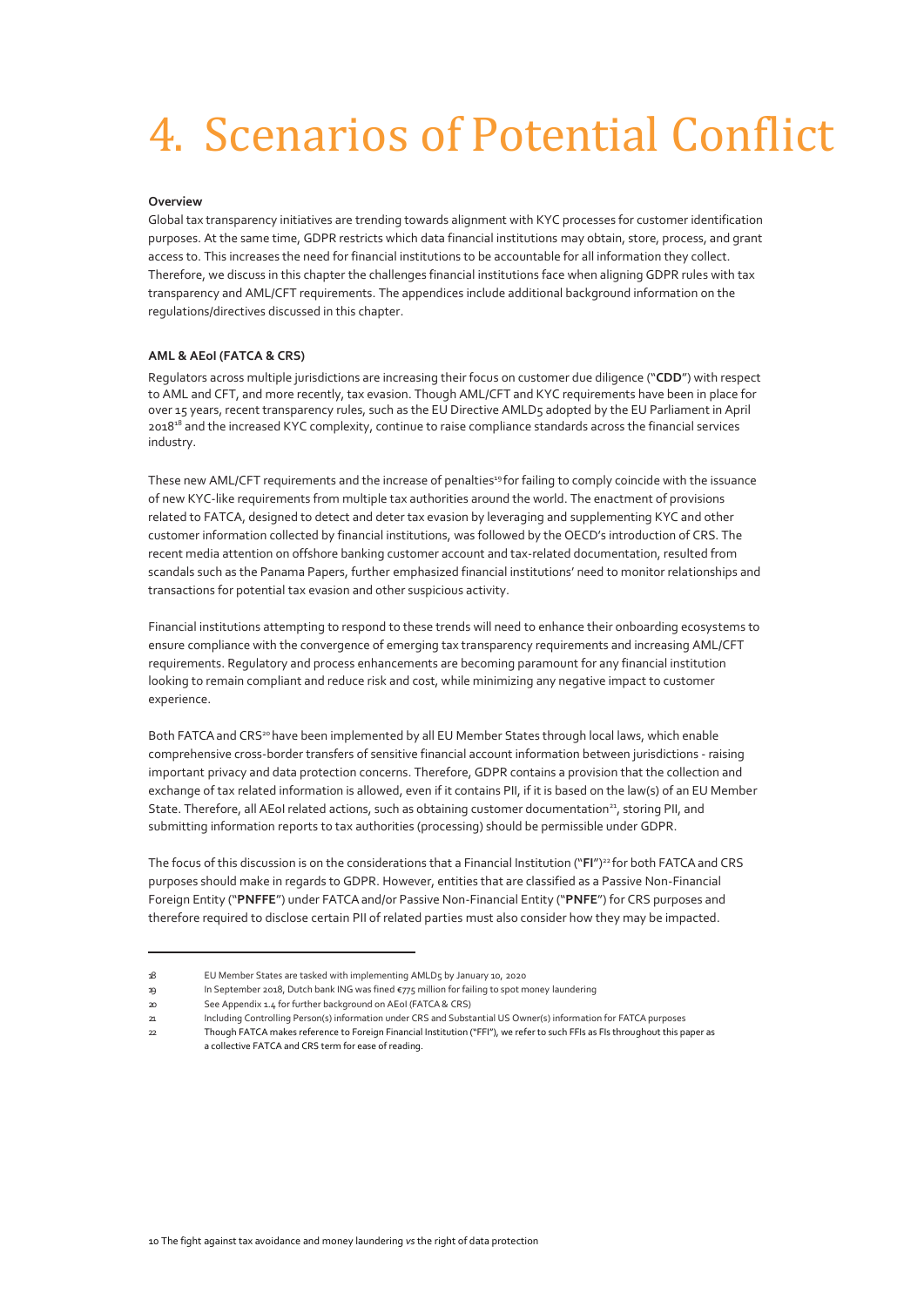<span id="page-10-0"></span>While FATCA introduced the concept of 'substantial US owner', CRS broadened that approach to require information on any Controlling Person ("**CP**"). <sup>23</sup> In contrast, from an AML/KYC perspective, AMLD5 requires financial institutions to identify and take reasonable measures to verify the identities of the 'beneficial owner(s)' in relation to a customer.

Conflicts and challenges for financial institutions arising out of GDPR requirements may include, but are not limited to:

- Reviewing FATCA and CRS entity classifications to ensure that each entity in their group has the appropriate status in order to avoid 'over reporting', which could be a possible violation of GDPR. Historically, many entities have taken a conservative and practical approach to pre-emptively treat their entities as FIs although it may have been reasonable to classify them as PNFFEs under FATCA and/or PNFEs for CRS purposes. Therefore, consideration should be given in this instance as to whether the entity has a 'lawful basis' to collect and report PII under the FI classification as the processing of data under GDPR in the absence of a clear 'lawful basis' is a violation that can attract penalties of up to  $\epsilon$ 20 million or 4% of global revenue.<sup>24</sup> Consultation with tax advisers may be appropriate where a conservative approach has been taken and the entity was preemptively treated as a FI.
- An entity that has classified itself as a PNFE is required to disclose its CPs when opening bank or other financial accounts. In practice, CPs are generally aware of the disclosure of their identity either through ownership or other means of control (such as being a senior managing official). FIs should confirm that they have policies and procedures in place to inform and receive consent from such CPs, where required. This point becomes particularly relevant for FIs that are incorporated or otherwise tax resident in the United States as US FIs may be effectively treated as PNFEs under CRS when opening bank or other financial accounts outside of the US $25$ .
- FIs may have policies and procedures in place to collect certain PII on account holders in an effort to 'future proof' their AML/CFT and AEoI compliance program. Generally, FIs are hesitant to request new information from customers so they may have established procedures, which collect information about an account holder in the interest of not having to request it again in the future. This may be seen, for example, where FIs request AML/CFT information, required under a newly proposed legislation such as AMLD5, which has not been implemented at the time of the request; or where a customer opens an account with a FI that is an excluded financial account and therefore not reportable but the customer has the ability to open new accounts in the future that would be reportable. In an effort to reduce follow up data collection, and the challenges with setting 'trigger points' to request that information, FIs may collect AEoI related certifications at initial onboarding of the excluded financial account.<sup>26</sup>This could potentially result in the FI holding information that is not currently required in order to meet its FATCA and CRS reporting obligations if and when the customer opens a reportable account type. Explicit consent to collect and store that excessive data may need to be considered.
- Individual customers do not tend to be well versed on AEoI matters. As such, if they call a customer service representative to ask about certain tax information that has been shared with their local tax authority or the US Internal Revenue Service ("**IRS**"), it may not be immediately apparent that it is AEoI related. FIs may face challenges in educating customer service representatives about these calls and how to redirect them to the appropriate parties (which may be the tax department in certain cases rather than a transfer agent, administrator, or other service provider) in order to meet the response timelines required under GDPR.

<sup>23</sup> Who in some cases may have no financial interest in the entity

<sup>24</sup> General Data Protection Regulation (EU) 2016/679, Article 6 Though the US was the catalyst for CRS through the passage of FATCA, the US is not itself a regarded as a participating

jurisdiction for CRS purposes for all countries

<sup>26</sup> Categories of excluded financial accounts can vary between jurisdictions but are generally seen as accounts that are at a low risk of tax evasion such as certain retirement or pension accounts regardless of who holds the account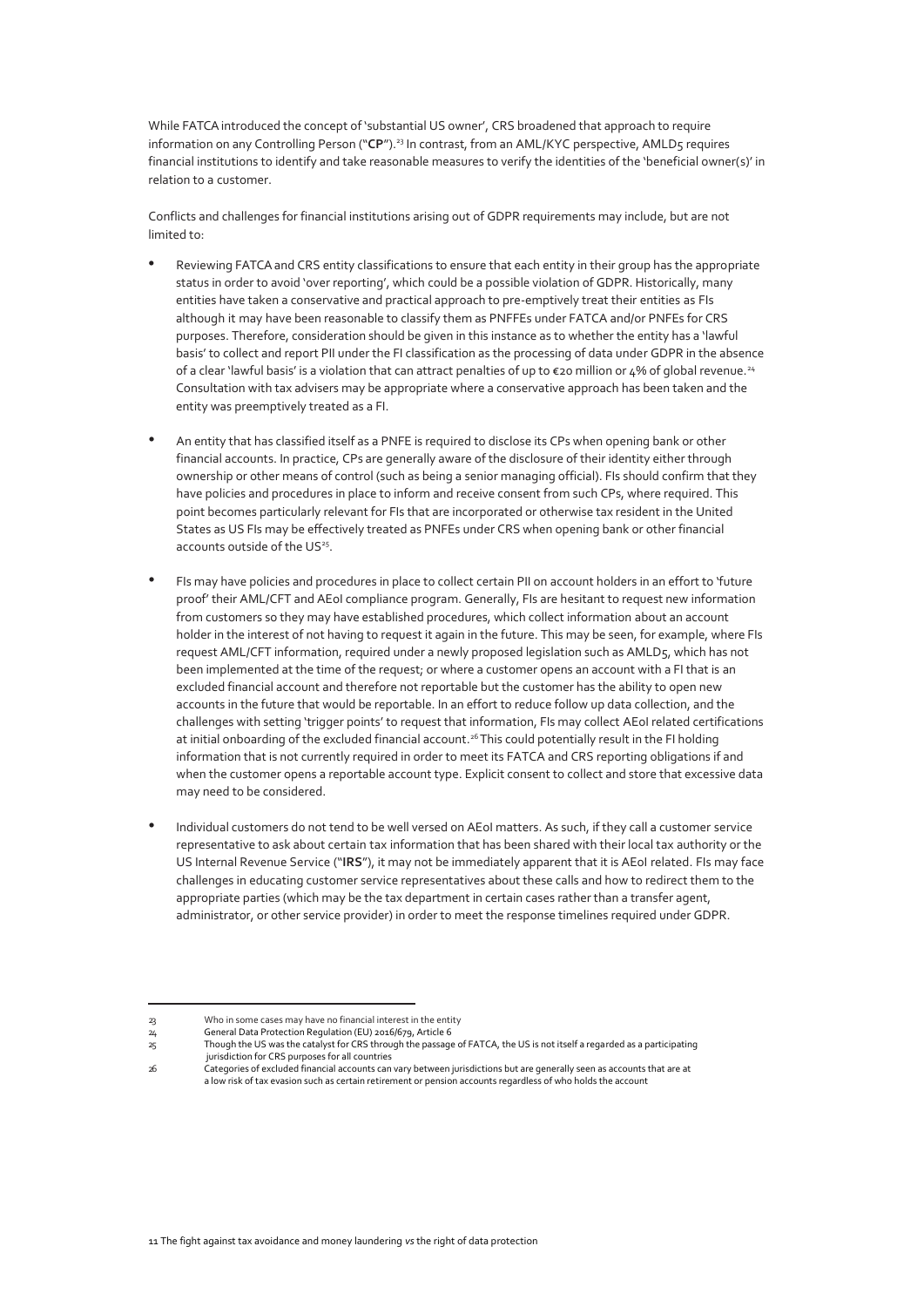- Consideration should be given to how PII is handled for substantial US owner(s) or CP(s) disclosed on a PNFFE/PNFE customer self-certification forms. For example, where a FI has an account holder that returns a self-certification claiming a classification of a PNFFE/PNFE, which discloses the identity of the substantial US owner, or CP(s), the FI should consider whether they have a customer relationship with such related parties. In practice, if a substantial US owner or CP calls a FI requesting details of how that individual's data was collected and shared with local tax authorities or the IRS, the FI would not likely be able to undertake their usual customer level security verification procedures before offering information back to the related party. As the substantial US owner or CP is not likely treated as a customer of the FI, it would be difficult (or even impossible) to verify the related party's identity before providing back the data being requested. The FI would then be a position where it is unable to comply with data requests from the customer.
- It is yet to be seen how the European Commission, the European Data Protection Board, and EU Members States will react to or incorporate the July 2018 recommendations of the European Parliament resolution on the adverse effects of FATCA<sup>27</sup>. Though the resolution covers a number of topics related to the rights of EU citizens, one point that should receive particular attention is with regards to the call on EU Member States to "review their IGAs and to amend them, if necessary, in order to align with the rights and principles of the GDPR [...and for the EU to…] initiate infringement procedures against EU Member States that fail to adequately enforce EU data protection rules". Certain Model 1 IGA jurisdictions that did not originally contain the Sponsoring arrangements in the Annex II to the IGA (e.g. Republic of Ireland, United Kingdom, Germany, Spain, etc.) allowed FIs to utilize the Sponsoring regulations of the US Internal Revenue Code ("**IRC**") instead. Historically, such FIs have completed their FATCA due diligence procedures under the local IGA and submitted annual reporting to the local tax authority. The IRS recently made an informal statement that FIs using the Sponsoring arrangement under the IRC are expected (and required by the IRC) to be completing their annual reporting directly to the IRS rather than through their local tax authority. This news came as a surprise to the financial services industry as well as the local tax authorities involved in implementing the operation of the IGAs. FIs that report directly to the IRS rather than through their local tax authority could likely be in violation of GDPR. The European Commission may also view this oversight on the part of the IGAs to be a violation of GDPR at the EU Member State level. Many of the impacted EU Member States were able to negotiate retroactive amendments to their IGA which resolved this issue. However, a number of the impacted EU Member States mentioned above are still working to address this issue by consulting with the IRS or by amending the Annex II to their IGA to include Sponsoring arrangements. As such, many Sponsored or Sponsoring FIs using the IRC (rather than the IGA) were required to submit certain certifications to the IRS about their FATCA compliance programs in March 0f 2019 which should not otherwise have been required. Many impacted FIs needed to consider whether they must submit a "qualified certification" given that they have not complied with the reporting that is required to have been made directly to the IRS (even though in principle the IRS would have received the reporting through the data exchange with the local tax authorities). If Sponsored or Sponsoring FIs that are caught by this failed to make required certifications to the IRS, their FFI agreement and GIIN could be cancelled and they would be subject to 30% FATCA withholding on the receipt certain payments of US source income going forward.

There are operational challenges and conflicts arising out of GDPR requirements in connection with CDD measures. Similar to AML/CFT procedures, AEoI CDD does not end once the account is opened. Processes must be implemented to identify any "change in circumstance" in customer's FATCA or CRS status. This illustrates that compliance is an ongoing responsibility requiring proper governance, procedures, and internal controls strategies, FIs should review these challenges and conflicts with their legal department and GDPR advisor. This can also be seen as an opportunity for FIs to streamline GDPR compliance by leveraging processes required pursuant to AML/CFT and AEoI to design a fully compliant, effective, and sustainable business model around CDD. Financial institutions have historically struggled to find the right balance and harmony between their AML/CFT, KYC, and AEoI customer due diligence processes. The risk of penalty exposure with GDPR presents an opportunity to escalate the business case for process integration. FIs utilizing Sponsoring arrangements through the IRC but are domiciled in one of EU Member States that does not including Sponsoring arrangements in the Annex II of the IGA should actively engage with their local tax authority for a resolution.

<sup>27</sup> July 5, 2018 European Parliament resolution 2018/2646(RSP) on "adverse effects of the US Foreign Account Tax Compliance Act (FATCA) on EU citizens and in particular 'accidental Americans'"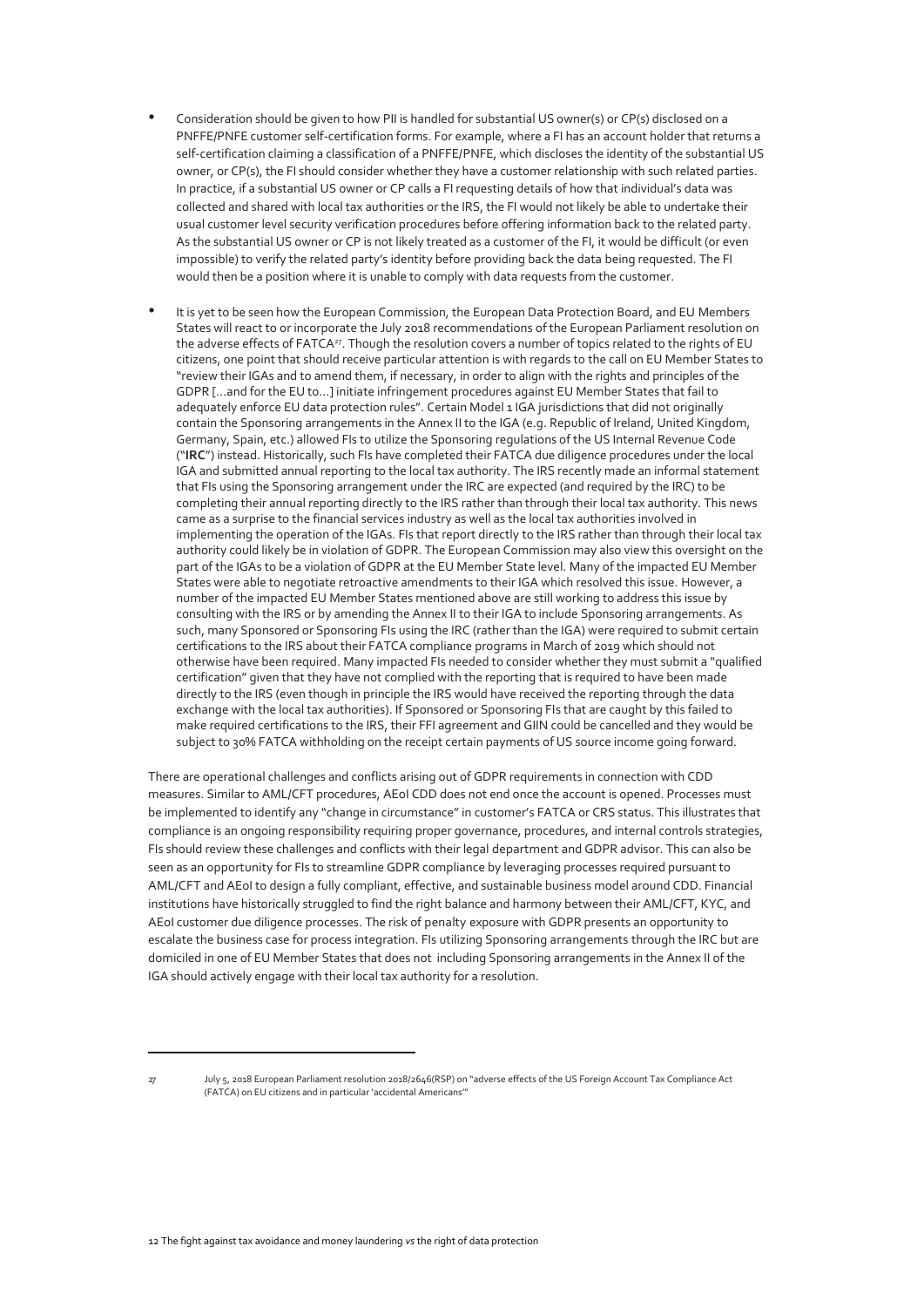#### **Double Tax Treaties, Tax Relief at Source & Tax Reclaims**

The continued development of international trade and MNCs has increased the need to scrutinize relief from double taxation. As a result, many countries entered into DTAs with other countries to avoid or mitigate double taxation. However, since this has led to investments being channeled through 'special purpose vehicles' set up in convenient jurisdictions to take advantage of 'treaty shopping', many local tax authorities are increasing their efforts to seek documentation of underlying ownership on entities that are seeking withholding tax relief at source or tax reclaims in order to demonstrate that the entire structure is truly eligible for deductions from statutory tax rates. In the case of such tax transparent entities that have EU resident individuals as investors, it may - without consent - no longer be possible to make certain claims of relief at source from withholding taxes on portfolio dividends and interest in jurisdictions outside the EU. It may also prove more difficult to file tax reclaims in some jurisdictions where relief at source is not granted or generally not available.

Conflicts and challenges for tax transparent investment vehicles arising out of GDPR requirements may include, but are not limited to:

- Is there a legal basis for transmitting PII to a third party in the case of reductions of withholding taxes (such as under a DTA)? It does not appear that it is a legal requirement to apply relief at source, especially in cases where an underlying investor may file a reclaim of taxes independent of the investment vehicle (such as through filing a self-assessment tax return). That being said, an investment vehicle has a general obligation to its direct and indirect investors to maximize the return on investment which means that it cannot ignore the pursuit of legally allowable (though perhaps not required) reductions in withholding taxes.
- Where an EU tax transparent investment vehicle intends to share PII with non-EU third parties for relief at source or tax reclaim purposes, and there is no legal basis for such sharing (as discussed in the previous point), is the investment vehicle required to allow each investor to individually opt in / opt out (obtain consent)? And does such opt in / opt out jeopardize the ability of the entire investment vehicle to claim relief at source or to file a tax reclaim where a number of investors opt out (i.e. consent to facing the higher headline rates of tax withholding)?
- Can an EU tax transparent investment vehicle share underlying investor PII with non-EU withholding agents such as US transfer agents? If so, how does the investment vehicle document or gain comfort that the non-EU withholding agent has optionally become GDPR compliant? Is such confirmation required or is there any allowance for providing the information with specific consent? How frequent would such consent be required to be obtained and are processes in place to obtain and monitor that consent? How would an investor revoke that consent?
- If an EU tax transparent investment vehicle is limited by the above, for example, by investing into the US and being unable to transmit underlying withholding certificates as part of a Form W-8IMY package, would this make it more attractive to invest into US securities via a Qualified Intermediary ("**QI**") instead? The QI will only provide its entity level Form W-8IMY with no detail of underlying investors in its self-certification to non-GDPR compliant US withholding agents. Note that there may challenges to the QI itself from a GDPR perspective (discussed later in this paper).

It is clear that financial institutions face a different set of GDPR challenges under AML/CFT and AEoI requirements than those faced under tax relief at source and tax reclaim filing procedures. AML/CFT and AE0I CDD and reporting requirements and procedures are formed on a legal basis and therefore the challenges and conflicts faced correspond to consent, data retention, and general security protocols for indirect customers. Tax relief at source and tax reclaim filing procedures face slightly different challenges and conflicts which correspond to documenting the existence of a legal basis for collecting, storing, and processing the data in contrast to obligations to maximize investor returns through legally allowable (though optional) reductions in withholding taxes.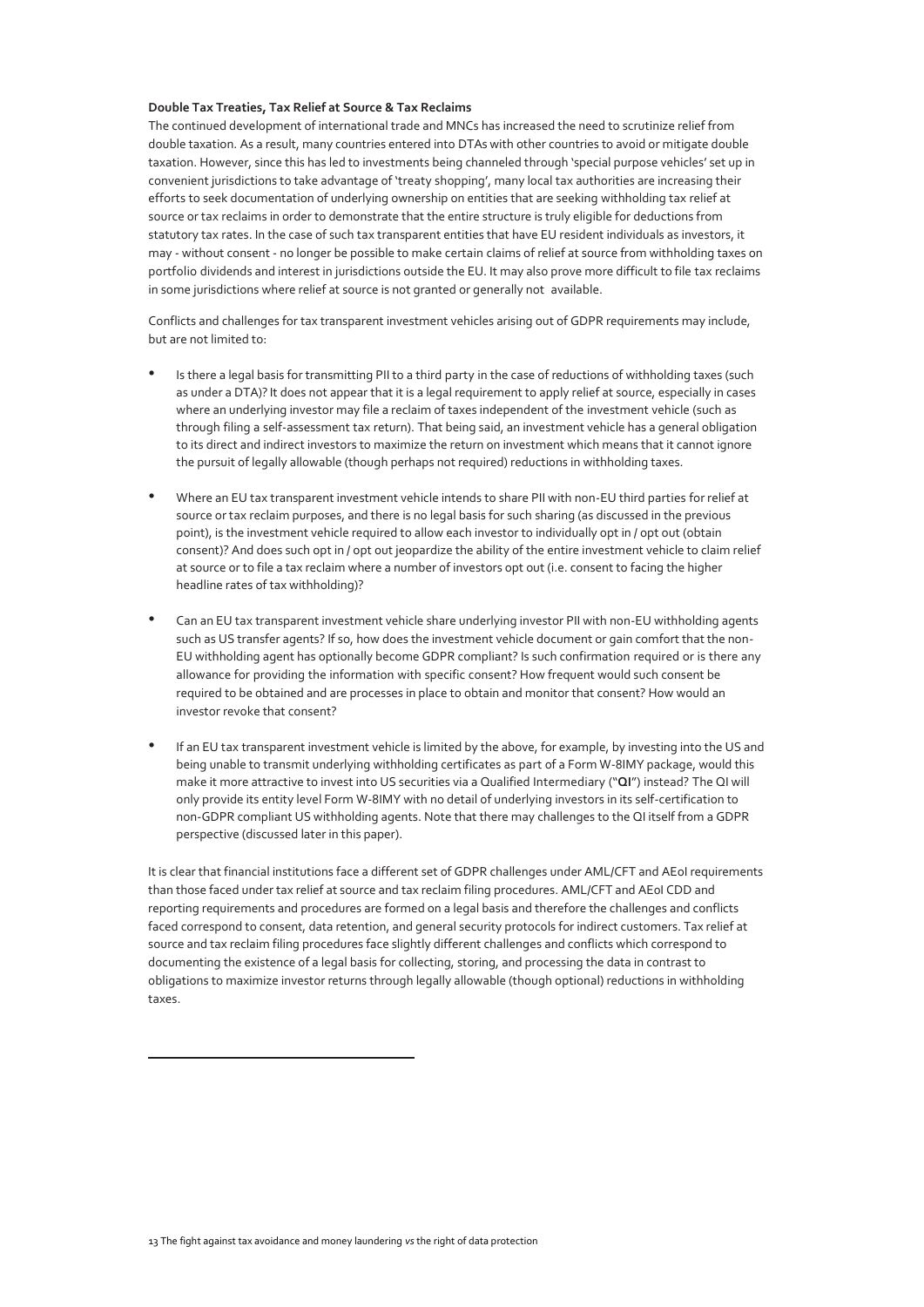#### <span id="page-13-0"></span>**Qualified Intermediary Regimes**

QI is a term that can have varied meanings depending on its context. In the context of this paper, it is generally viewed as an entity that is an intermediary acting on behalf of customers, and has applied for a special status with a tax authority to act as a tax withholding and/or reporting agent in a chain of parties. In general, an intermediary is usually not the tax withholding or reporting agent for its account holders and a tax withholding or reporting agent upstream would hold the primary responsibility for such obligations. With a QI status, an intermediary can take on certain responsibilities that would normally be held by the upstream agent. The most well known QI status is that of the US QI which is administered by the IRS. Other jurisdictions may also have QI regimes (e.g. Republic of Ireland). For the purposes of this paper, we focus the discussion on the US QI status and program though the issues outlined here may be extrapolated out to those other regimes.

#### **US QI Agreement**

The US QI Agreement<sup>28</sup> ("QI agreement") is not law of one of the EU Member States and as such does not supersede GDPR. As discussed in the appendix, the QI agreement is an optional status that a non-US intermediary may seek to conform to their business and operational goals and create a more customer friendly experience.

Though there are a number of obligations that a QI must meet under the QI agreement, as discussed in the appendix, the focus of this discussion can be split into two distinct processes:

- 1. Onboarding of account holders (e.g. investor subscription documents, etc.) and self- certification due diligence (e.g. Form W-8 reviews/checks including claims of treaty benefits, etc.)
- 2. Year-end annual tax reporting to the IRS (e.g. Forms 1099 or 1042-S)

Conflicts and challenges for QIs arising out of GDPR requirements may include, but are not limited to:

- QIs should review their account holder self-certification and year-end annual tax reporting processes to determine which parts have a legal basis for which no voluntary consent is required, and which other parts do not have an EU legal basis and may require voluntary consent. Processes should be reviewed to understand how the QI may obtain voluntary consent as well how to allow an account holder to revoke such consent.
- QIs should review their account holder subscription documents to ensure they adequately cover any necessary consents. Existing subscription consents may cover self-certification data collection, which is not necessarily shared with third parties (such as in the case where the QI assumes primary tax withholding and reporting, including Forms 1099 reporting). Are any additional consents required where self-certifications must be passed along to third parties such as in the case of a QI that does not assume certain Form 1099 reporting obligations? Is such consent required one time or on a recurring/transactional basis?
- The QI agreement contains a provision that indirect account holders that are non-US need to be reported annually on Form 1042-S as payee specific (as opposed to pooled reporting applicable to many pools of direct payees). An example is a Netherlands QI with an account holder that is a tax transparent Netherlands mutual fund for joint account (closed FGR) that has Netherlands individuals as participants / account holders. Without prior, voluntary, consent this payee specific Form 1042-S reporting to the IRS may not be possible under Dutch law as the reporting to the IRS is not a requirement under EU law. In this case, would the QI refuse customers that have indirect account holders (i.e. a customer of the QI, which is itself a non-qualified intermediary or other flow-through entity)? This may result primarily where local banking secrecy laws prohibit the dissemination of this information. Alternatively, the so-called Joint Account option is applied for direct account holders with indirect account holders. The QI may also consider that rather than refusing the customer with indirect account holders, whether they may act as a Non-Qualified Intermediary ("**NQI**") for those accounts instead which would require the NQI to pass along the indirect account holder information to the upstream withholding agent instead (where tax withholding and reporting would occur rather than at the level of the QI). As mentioned in the points above, existing account holder subscription documents may already contain consent to pass indirect account holder self-certification documentation to third parties as part of a Form W-8IMY package.

<sup>28</sup> See appendix for further background on US QI agreement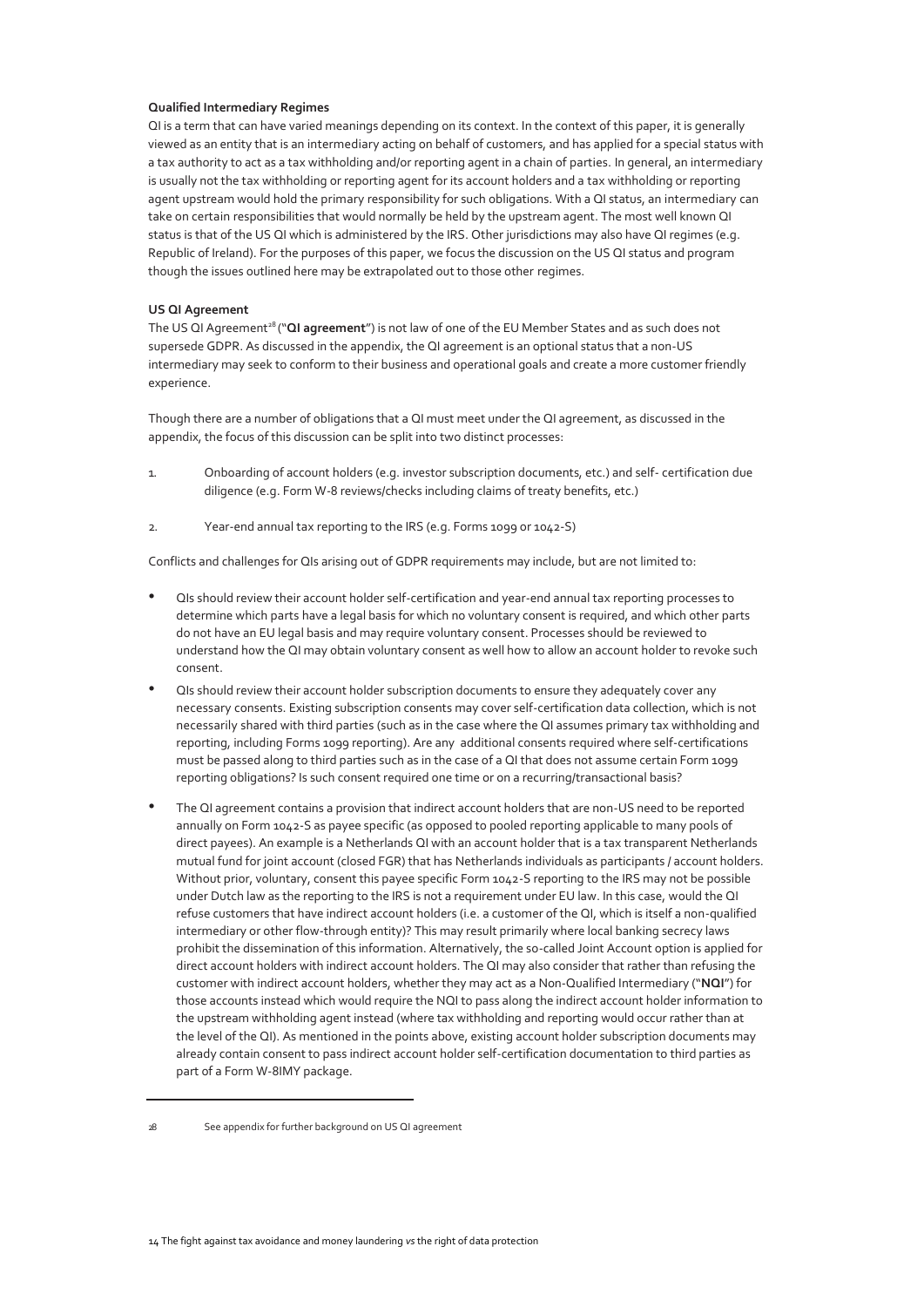- Similarly to the previous point about payee specific Form 1042-S reporting for indirect payees, a QI should consider if they would be prohibited under GDPR or other local law from reporting such payees on Form 1099 to the IRS. In certain circumstances, a QI may elect to not be a primary Form 1099 reporting agent. In this case, the QI would pass along any Forms W-9 (i.e. US resident self-certification) to the upstream withholding agent who would perform the Form 1099 reporting instead. This could potentially eliminate the possibility that the QI is reporting information to a tax authority without consent, where previous consent was obtained to share the self-certification documentation. However, even in these cases a QI (and even an NQI) is ultimately responsible for Forms 1099 and 1042-S reporting where it has reason to know that the upstream agent has not met the reporting obligations.
- Payee specific Form 1042-S reporting is effectively eliminated in the case of a QI making a payment to another QI. As a result, there may be an increase in NQIs seeking QI status. In the absence of an NQI seeking QI status, the payment from a withholding agent to a QI may need to default back to the previously mentioned scenario where the QI cannot act as QI for other NQIs which results in all indirect account holder self-certification documentation passing upstream to the withholding agent (which may be a US withholding agent outside the purview of EU GDPR requirements).

QI programs add significant layers of complexity to the GDPR compliance program. QIs must develop a governance and compliance program that contemplates each intricate movement of direct and indirect account holder self-certification information and tax data to third parties and to local tax authorities. Unwinding and scrutinizing these layers can be challenging without the appropriate resources involved to understand the requirements and processes involved for each party to the layers. Engagement with third parties is crucial to understand where one process changes how it will impact the upstream and downstream parties.

#### **US QI Certification**

One of the obligations of a QI, as discussed in the appendix of this paper, is to submit recurring certifications to the IRS regarding its QI compliance program. Where a QI has identified material failures or events of default, these must be disclosed to the IRS. A QI should understand how GDPR will impact its existing compliance program (i.e. reporting due currently for historic transactions) as well as any modifications it may need to make to the future of the QI compliance program.

Challenges or questions that QIs could face during their IRS certification process may include, but are not limited  $\dots$ 

- QIs that previously failed to obtain consent from indirect account holders to include them in the QI payee specific 1042-S reporting, may have an issue that requires resolution. Consent to be reported to the IRS on Form 1042-S (or 1099), if required, can still be obtained from such indirect account holders, but may need to be voluntary. Therefore, account closure or terminating QI services as a consequence is not an option in the case of historic transactions.
- <span id="page-14-0"></span>• For those customers that do not (or cannot) provide consent, the QI may not be able to report the indirect account holders to the IRS on Form 1042-S or 1099, under local law restrictions (i.e. banking secrecy, etc.). This would very likely constitute a material failure / event of default that would need to be disclosed to the IRS during the certification process.
- Where a QI identifies to the IRS a material failure / event of default in its compliance program (from historic transactions / events), it will need to disclose a satisfactory remediation plan. QIs would need to consider whether they can continue to act as a QI for certain account holders (e.g. look through / transparent account holders on Form W-8IMY where the intermediary does not act as a primary withholding and reporting QI, etc.). In such cases, the QI may need to consider a plan to act as an NQI for that specific subset of account holders and disclose this future plan to the IRS. In the case that the QI may need to act as NQI for account holders with indirect account holders, the QI should consider the required consents (if not already contained in subscription documents) for this process of passing account holder (direct and indirect) to upstream agents (which may be outside of the EU).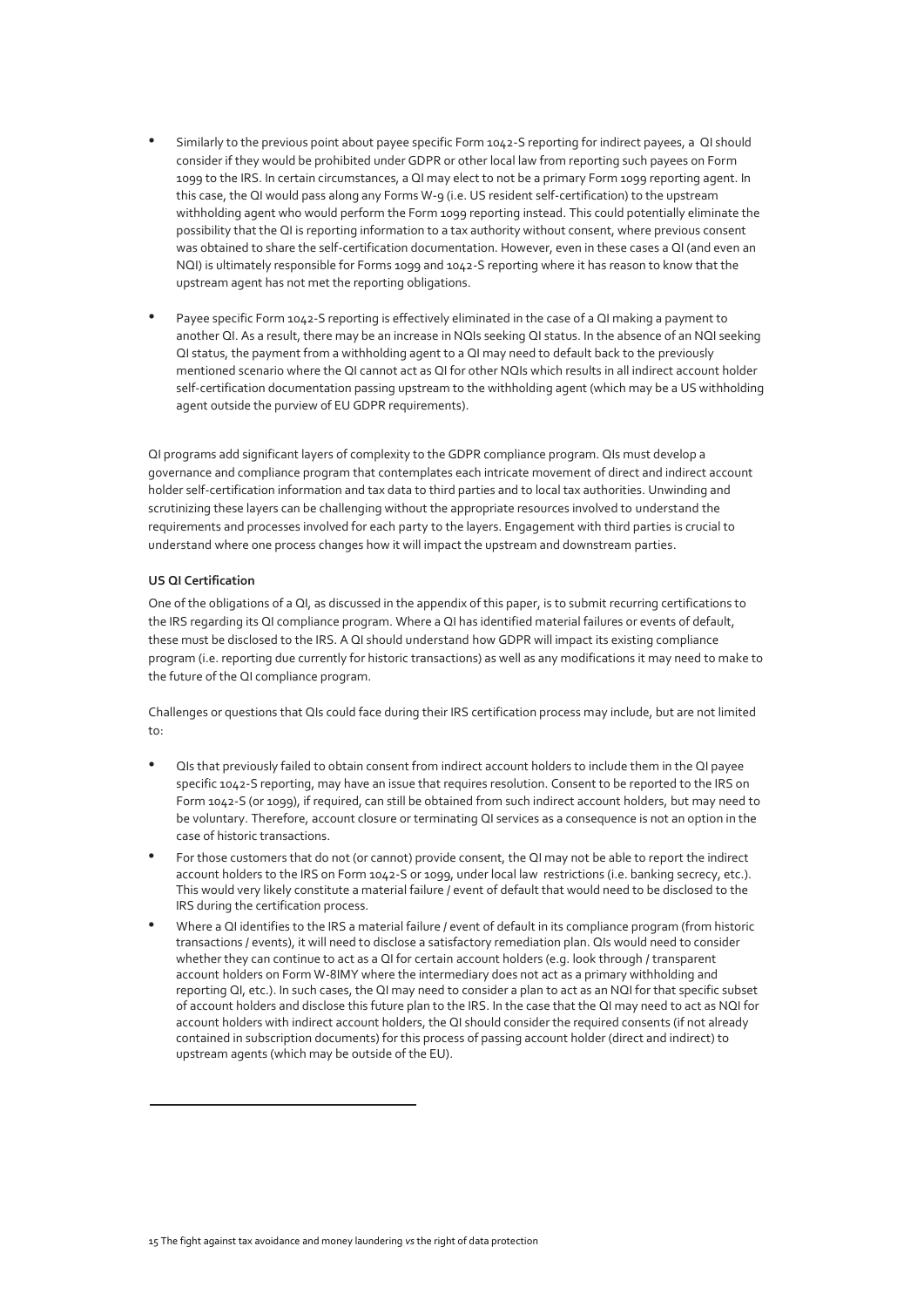A voluntary consent process should also consider opt out procedures such that each payee may decide to suffer the highest statutory rate of withholding on their allocable share of income as an "unknown payee" rather than have their PII shared outside of the EU. A QI acting as an NQI in this regard may need to consider if such approach would jeopardize their FATCA status (where applicable).

QIs in certain cases will face a unique set of conflicts and challenges as a result of GDPR. On the one hand, QIs have signed up for a QI agreement with the IRS to comply with US QI regulations in order to better serve their customer base. GDPR and other domestic laws may result in such QIs being unable to satisfy the requirements of the QI agreement. These QIs are effectively faced with deciding which penalties to face those resulting from GDPR or banking secrecy law violations or those resulting from non-compliance with the QI agreement. QIs have significant work to undertake to ensure they find the balance that allows them to comply with all of these requirements while still meeting their business and operational goals.

#### <span id="page-15-0"></span>**Emerging Issues - Cryptocurrency and DAC6**

The DAC6 was adopted on May 25, 2018 by the European and Financial Affairs Council ("**ECOFIN**") which requires the mandatory disclosure for certain cross-border arrangements<sup>29</sup>. The main goals of DAC6 are to strengthen tax transparency and to fight against what is regarded as aggressive cross-border tax planning. Each EU Member State has until December 31, 2019 to transpose DAC6 into domestic law. While the provisions of the Directive will apply from July 1, 2020, transitional measures mean that the first reportable transactions will be those where the first implementation step of a cross-border arrangement occurs from June 25, 2018. DAC6 does not define "aggressive cross-border tax planning" but instead offers five hallmarks (lettered A through E).

Where an arrangement meets any of the hallmarks and is cross-border, it will be reportable under DAC6. Arrangements are reportable by any and all parties that meet the definition of an "intermediary", but unlike other regulations discussed in this paper where there is no intermediary with a reporting obligation (e.g. US intermediary or a law firm claiming attorney client privilege) then the reporting obligations rests with the taxpayer (both individual and corporate level). A number of hallmarks contain a "main benefit" test in order to be reportable while others do not. DAC6 is broadly written and does not always contain any exclusions for ordinary, day-to-day, routine tax advice and planning (depending on the local implementation). As such, even though a large amount of uncertainty and confusion surrounds DAC6, it is expected to have profound impacts across the both financial and non-financial industries. Tax authorities will collect and store PII as part of reporting submitted by intermediaries and taxpayers of reportable cross-border arrangements. It is understood that the EU may create a central repository of the data collected to allow each EU tax authority access to scrutinize the data for aggressive cross-border tax planning. Taxpayers, their advisors, their counterparties, and their service providers should begin understanding DAC6 now given the transitional measures that may require reporting in the future of arrangements they are undertaking today. Organizations may need to discuss with their legal departments where to strike a balance between collecting PII now in anticipation of local implementation of DAC6 with the 'right to privacy'. Though DAC6 is adopted by ECOFIN, domestic legislation does not exist in every EU member state as of the issuance of this paper and as such a view should be formed as to whether there currently exists a 'legal basis' to collect and store PII for DAC6 purposes given the uncertainty as to whether an arrangement will be reportable or not.

Of particular relation to this paper are the hallmarks concerning AEoI and UBOs. Under DAC6, cross border arrangements may be reportable where they:

- may undermine reporting obligations on the automatic exchange of financial account information
- involve a non-transparent legal or beneficial ownership chain with interposed entities that carry on no economic activity and whose beneficial owners are not identifiable
- 29 More information on DAC6 can be found a[t https://www.pwc.com/gx/en/services/tax/tax-policy-administration/dac6-eu](https://www.pwc.com/gx/en/services/tax/tax-policy-administration/dac6-eu-directive-on-cross-border-tax-arrangements.html)[directive-on-cross-border-tax-arrangements.html](https://www.pwc.com/gx/en/services/tax/tax-policy-administration/dac6-eu-directive-on-cross-border-tax-arrangements.html)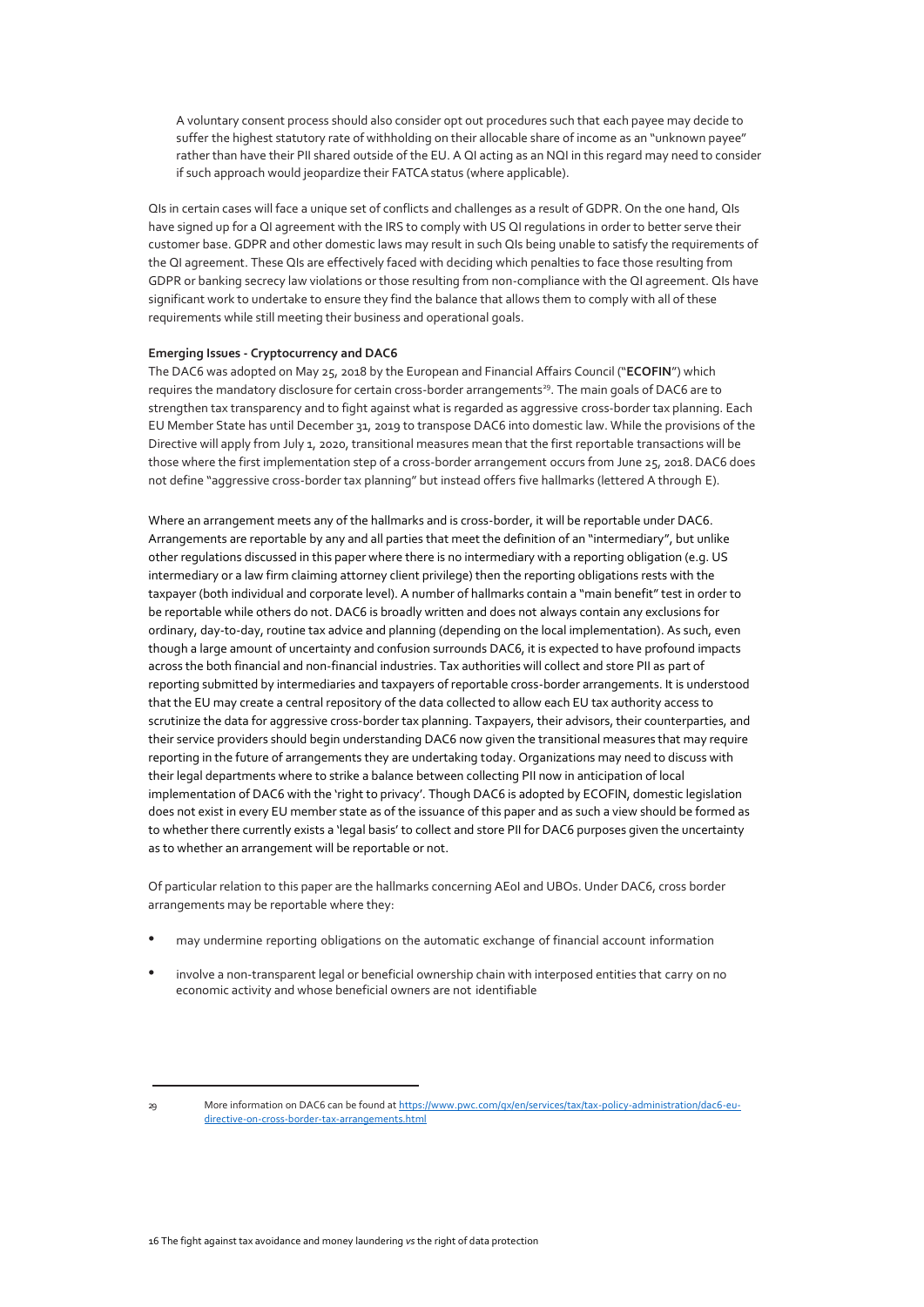From an AEoI perspective, cross-border arrangements that might be captured under CRS avoidance arrangements include types of accounts that have features of financial accounts but that do not fall within the definition of a financial account, such as cryptocurrencies for example. It also appears that the simple movement from a trust to a company could be captured here as well as the movement of financial accounts from a CRS participating jurisdiction (such as EU Member States) to a non-participating jurisdiction (for example the US). In the context of opaque offshore structures, DAC6 seeks to address arrangements that are designed to shelter UBOs in non-transparent (opaque) structures, e.g. transactions where beneficial owners in CRS participating jurisdictions establish an entity in a non CRS participating jurisdiction, that makes them unidentifiable (e.g. occasionally the US).

Cryptocurrency and Distributed Ledger Technology ("DLT" sometimes referred to as "blockchain") were first conceived in the late 1980s but did not gain functional popularity until around 2009. Their popularity has continued skyrocketing year on year since then and financial regulators have found it challenging to keep up in order to both protect investors and the financial market as well as ensure proper taxation of the transactions involved. Virtual currencies were defined by the European Central Bank ("**ECB"**) in 2012 as "digital money in an unregulated environment, issued and controlled by its developers and used as a payment method among members of a specific virtual community". Cryptocurrency is a form of virtual currency that keeps transactions secure, manages creation of new units, and are transacted over DLT networks. Cryptocurrency may be used as a payment method but many buyers also actively trade them as a financial investment. Ownership of cryptocurrency is not anonymous but is more "pseudo-anonymous" given that the currency is not identifiable to a person but is instead identifiable to a specific electronic key. Though not the primary driver behind the popularity of cryptocurrency, the privacy and pseudo-anonymity afforded to users is very attractive in the public view.

A fundamental question that financial regulators and tax authorities are struggling with around the world is whether cryptocurrency is classified as money or is more appropriately classified as a commodity, security, or other type of asset. The answer to this question is paramount to regulation and taxation of cryptocurrency though very few jurisdictions have issued guidance or regulation in this area.

Challenges or questions that FIs may face with cryptocurrency include, but are not limited to:

- Does cryptocurrency meet the definition of a "Financial Account" for AEoI purposes subject to account opening due diligence and self-certification requirements? If so, how do you perform such procedures on a pseudo-anonymous account holder?
- Is holding or investing in cryptocurrency a "Financial Asset" for purposes of classifying an entity as an FI for AEoI purposes?
- How will you perform other CDD procedures on a pseudo-anonymous account holder such as those outlined in AMLD5?
- In the case, that cryptocurrency is a Financial Account then it would be reportable under FATCA and CRS and subject to the due diligence challenges previously mentioned. In the case that is not viewed as a Financial Account, it may be viewed as having "features similar to that of a financial account" under DAC6. Where there is a cross-border arrangement involving such cryptocurrency then you may have a transaction into or out of a non-reportable account under hallmark D subject to DAC6 reporting.

Though DAC6 has far broader implications than those discussed here related to cryptocurrency, it is an illustrative example of the continuing privacy tug-of-war and resulting challenges that the financial services industry will face far into the future.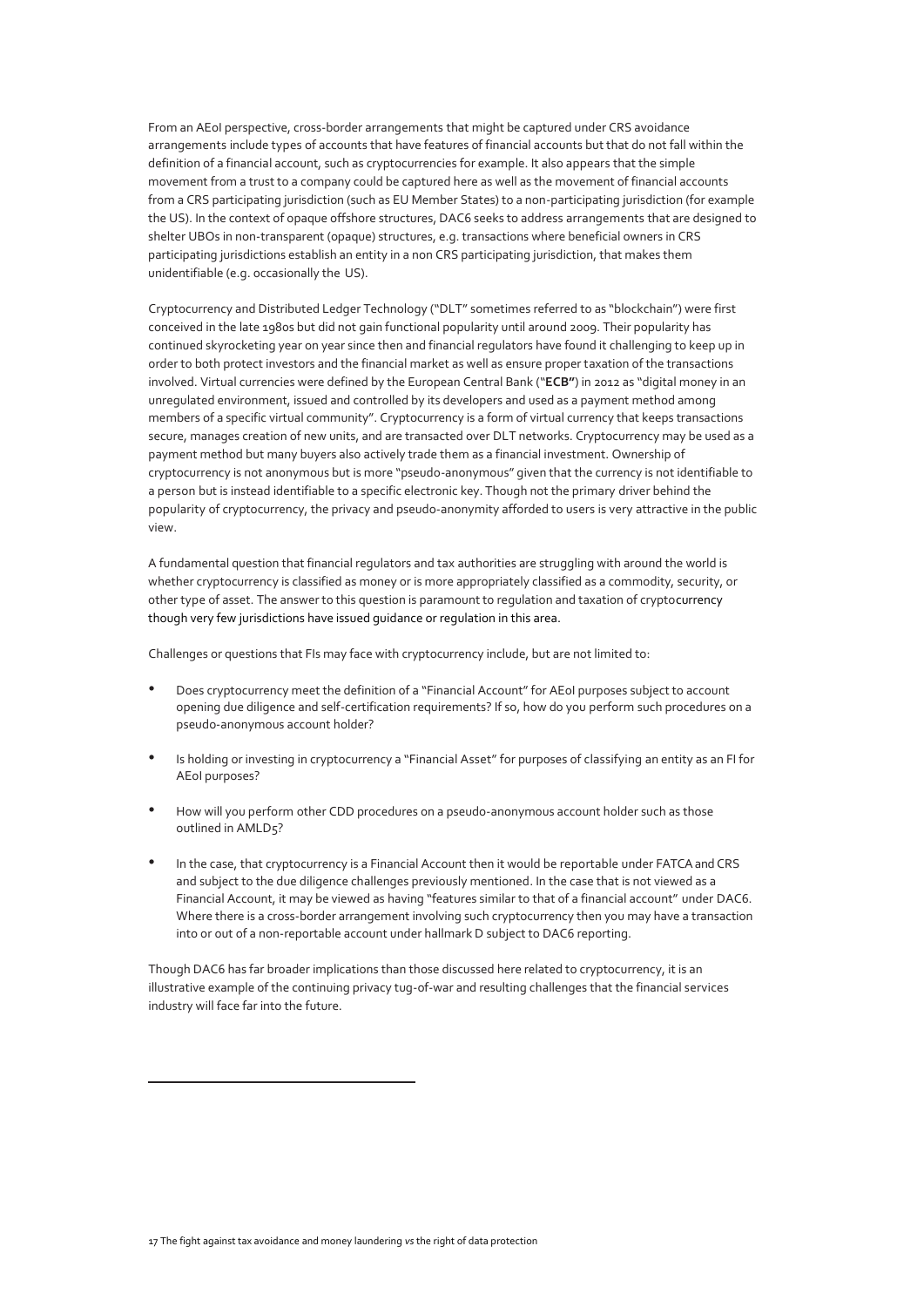# 5. Conclusion - Next Step

This paper set out to explore the proposed metaphorical tug-of-war that the financial services industry faces between GDPR rights of EU individuals and the AML directives, tax relief at source, tax reclaims, Qualified Intermediary programs, and AEoI. Throughout the discussion, we have proposed a number of challenges and conflicts by raising questions or providing examples. Though we have proposed a number of approaches that may be considered as part of this exploration, it will be up to each financial institution to consider each issue discussed as part of a holistic view of their operations and risk profile. In this regard, this paper should serve as a tool to assist in prioritizing operational tax programs with the Board and GDPR implementation teams. Financial institutions should consider:

- Do you have the right subject matter experts involved?
- Have the legal and GDPR experts in your organisation considered and documented the results all of the operational tax issues raised in this paper? Or do you need to build their awareness of the volume of PII that your operational tax programs process? Will you use this paper to build that awareness?
- Have you engaged with the different service providers (i.e. custodian, administrator, transfer agent, counterparty, withholding agent, vendors, etc.) that may be a component to different processes and documented the results?
- How have you documented comfort that service providers themselves are GDPR compliant, particularly when they are located outside of the EU?
- Where you operate as a QI, or are considering applying to be a QI, are you engaging with client relationship teams to educate them on the issues and how it may impact the services you provide? Will you consider approaching your customers to receive their feedback on how to best serve them? Is your Responsible Officer informed of any qualified certifications that need to be made to the IRS?
- Where your CDD processes are not fully integrated with each other, how will you leverage GDPR as a way to prioritize your business case for such improved integration?
- Will you engage with Portfolio Managers and other investment teams to discuss the impact to their yield as a result of changes to relief at source or tax reclaim filings where reductions in the tax rate may no longer be possible?
- Are you engaging in DAC6 discussions?
- How will your organisation modify its GDPR compliance program as the relief at source and tax reclaim processes continue their move away from paper/PDF based and into the digital/electronic world?

Operational taxes is increasingly an area of exposure to financial penalties but also non-financial penalties such as damage to reputation and brand. GDPR has brought to light opportunities for financial institutions to reduce these risks while enhancing customer and business partner trust.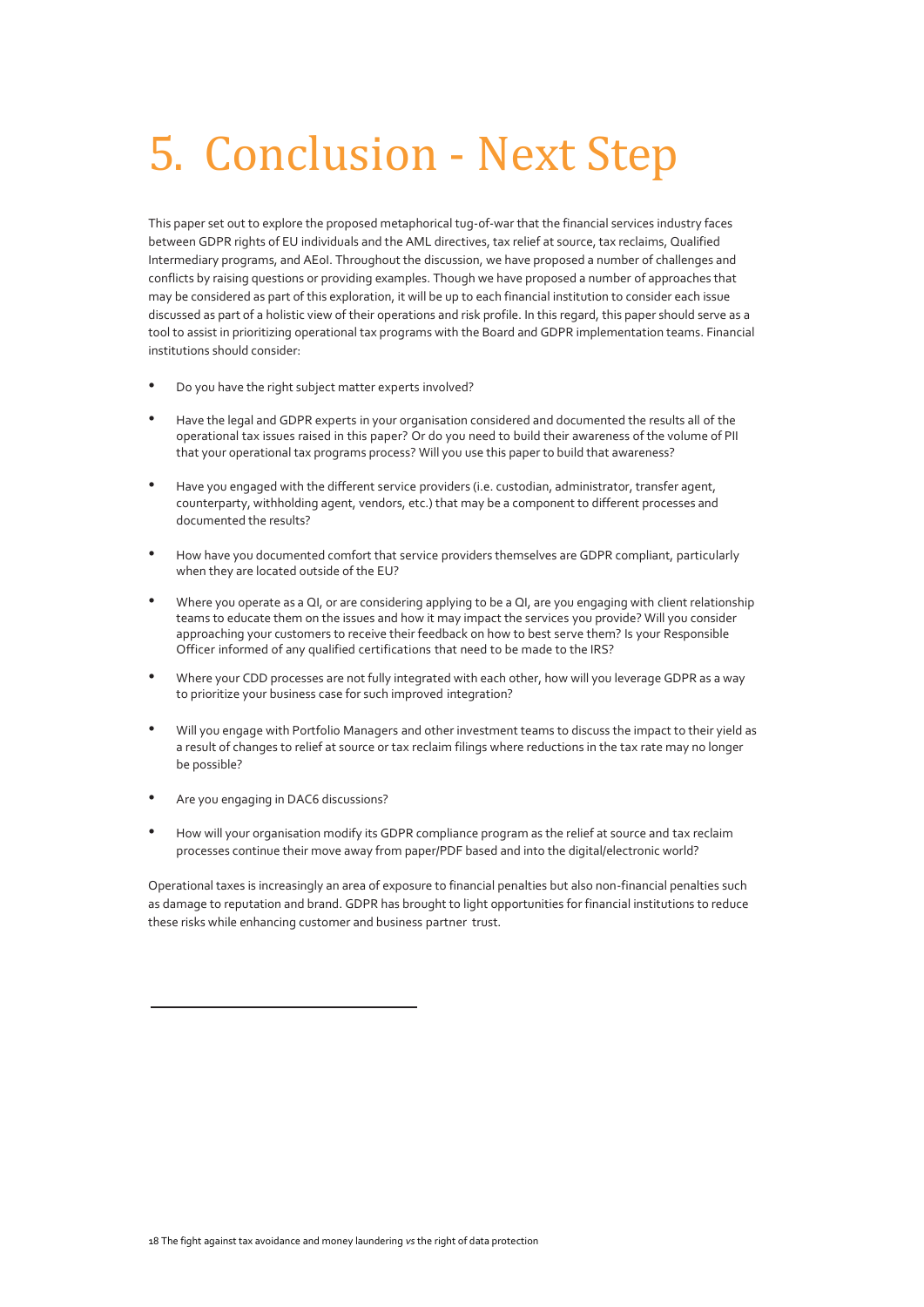

## <span id="page-18-0"></span>Appendix 1 - Background Information Appendix 1.1 - GDPR

#### **1.1.1) Key Changes**

Although the key principles of data privacy still hold true to the previous directive, GDPR takes a farmore rigorous approach to the protection of data privacy than its predecessor. It introduced considerable updates to align data protection laws with the technological advances made as well as the increased number of tax and regulatory reforms enacted over the last decade. The most relevant changes of the GDPR are described below.

#### **Expanded scope**

The biggest change to the regulatory landscape of data privacy comes with the extended jurisdiction of GDPR, as it applies to all organizations processing the personal data of data subjects residing in the EU, regardless of the organizations' location. Previously, territorial applicability of the directive was ambiguous and referred to data processing 'in context of an establishment'. This concept has arisen in a number of high profile court cases. The Court of Justice of the European Union ("**CJEU**") has been developing jurisprudence on this concept, finding that Google Inc. with EU based sales and advertising operations was established within the EU.30 Under Article 3, the GDPR makes its applicability very clear – it applies to the processing of personal data by controllers and processors in the EU, regardless of whether the processing takes place in the EU or not. GDPR also applies to the processing of personal data of data subjects in the EU by a controller or processor not established in the EU, where the activities relate to: offering goods or services to EU citizens (irrespective of whether payment is required) and the monitoring of behavior that takes place within the EU. Non-EU businesses processing the data of EU citizens also have to appoint a representative in the EU.

<sup>30</sup> Case C-131/12, Google Spain SL, Google Inc. v AEPD, Mario Costeja Gonzalez, 2012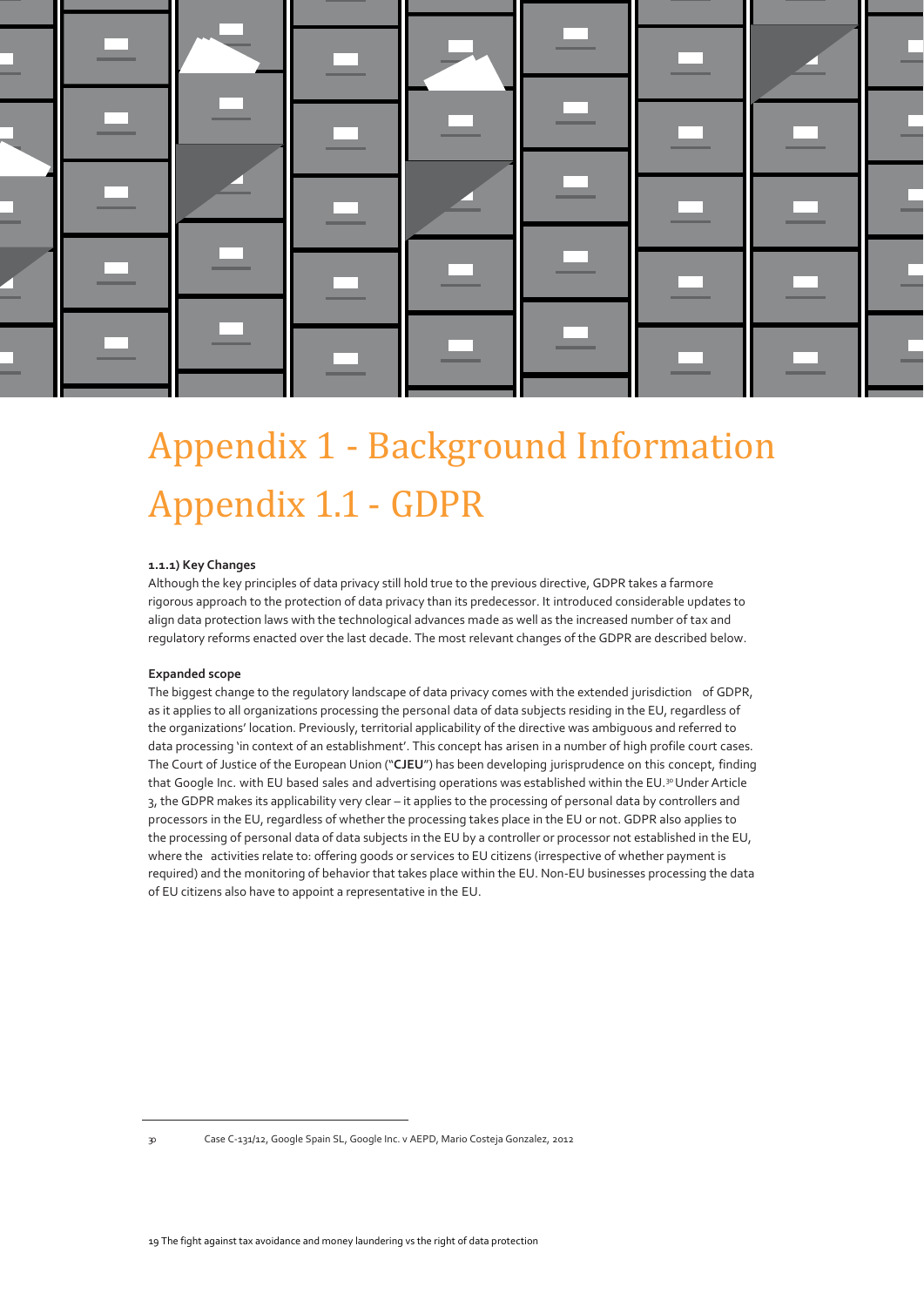#### **Consent**

Under Article 7 of GDPR, the conditions for consent have been strengthened, and organizations are no longer able to use long illegible terms and conditions full of legalese. The request for consent must be clear and distinguishable from other matters and provided in an intelligible and easily accessible form, using clear and plain language. It must be as easy to withdraw consent, as it is to give it. In addition, consent must be freely given and for specific purposes.

#### **Penalties**

As mentioned before, fines for a breach of GDPR are substantial. Regulators can impose fines of up to 4% of annual worldwide turnover or €20 million (whichever is greater). This is the maximum fine that can be imposed for the most serious infringements. For example, not having sufficient customer consent to process data or violating the core of Privacy by Design concepts. There is a tiered approach to fines. This means an organisation can be fined 2% for not having their records in order, not notifying the supervising authority and data subject about a breach or not conducting impact assessment.<sup>31</sup> It is important to note that these rules apply to both controllers and processors – meaning 'clouds' are not exempt from enforcement under GDPR.

#### **Privacy Impact Assessments**

Article 35 of the GDPR introduced the duty for organizations to undertake Privacy Impact Assessments when conducting risky or large scale processing of personal data.

#### **Data Protection Officers ("DPOs")**

Under GDPR it is not necessary to submit notifications to each local Data Protection Act ("**DPA**") of data processing activities, nor is it a requirement to notify or obtain approval for transfers based on the Model Contract Clauses ("MCCs"). Instead, there are internal record keeping requirements and a DPO appointment is mandatory only for those controllers and processors whose core activities consist of processing operations, which require regular and systematic monitoring of data subjects on a large scale or of special categories of data or data relating to criminal convictions and offences.

#### **Mandatory breach notification**

Organizations must notify supervisory authority of data breaches 'without undue delay' or within 72 hours, unless the breach is unlikely to be a risk to individuals. If there is a high risk to individuals, those individuals must be informed as well.

#### **New rights of individuals (data subjects)**

Although these rights already exist under the pre-existing EU Data Protection Directive, GDPR enhanced existing rights and introduced new rights such as the 'right to data portability'. This implies additional obligations for data controllers.

#### **1) The right of access (Article 15)**

Information requested by data subjects must be provided within one month as a default with a limited right for the controller to extend this period for up to three months.

#### **2) The right to rectify (Article 16)**

Data subjects continue to enjoy a right to require inaccurate or incomplete personal data to be corrected or completed without undue delay.

#### **3) The right to erasure ('right to be forgotten') (Article 17)**

The data subject shall have the right to obtain from the controller the erasure of personal data concerning him or her without undue delay and the controller shall have the obligation to erase personal data without undue delay. However, the right only arises in a certain circumstances

<sup>31</sup> General Data Protection Regulation (EU) 2016/679, Article 28, 33 and 35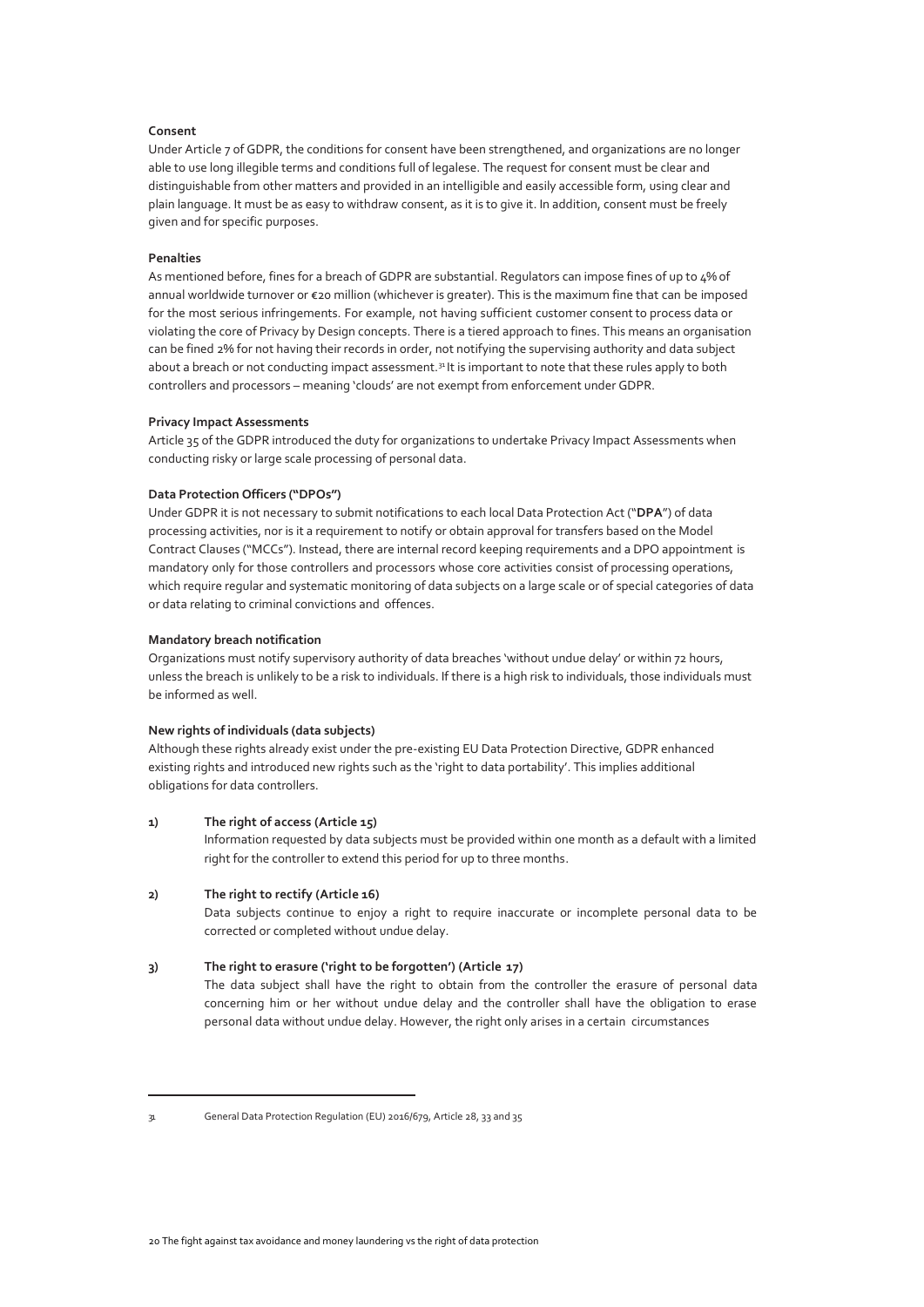notably where the controller has no legal ground for processing the information.

#### **4) The right to restriction of processing (Article 18)**

Data subjects enjoys a right to restrict processing of their personal data in defined circumstances. These include where the accuracy of the data is contested; where the processing is unlawful; where the data is no longer needed save for legal claims of the data subject, or where the legitimate grounds for processing by the controller and whether these override those of the data subject are contested.

#### **5) The right to data portability (Article 20)**

This is an entirely new right in GDPR and has no equivalent in the pre-existing Directive. Where the processing of personal data is justified either on the basis that the data subject has given their consent to processing or where processing is necessary for the performance of a contract, or where the processing is carried out be automated means, then the data subject has the right to receive or have transmitted to another controller all personal data concerning them in a structured, commonly used and machine-readable format.

#### **6) The right to object (Article 21)**

The pre-existing Directive's right to object to the processing of personal data for direct marketing purposes at any time is retained. In addition, data subjects have the right to object to processing which is legitimized on the grounds either of the legitimate interests of the data controller or where processing is in the public interest. Controllers will then have to suspend processing of the data until such time as they demonstrate "compelling legitimate grounds" for processing which override the rights of the data subject or that the processing is for the establishment, exercise or defense of legal claims.

**7) The right not to be subject to automated decision taking, including profiling (Article 22)** This right expands the pre-existing Directive right not to be subject to automated decision making. GDPR expressly refers to profiling as an example of automated decision-making. Automated decision making and profiling "which produces legal effects concerning [the data subject] … or similarly significantly affects him or her" are only permitted where

a) necessary for entering into or performing a contract

- b) authorized by EU or Member State law, or
- c) the data subject has given their explicit (ie opt-in) consent.

The scope of this right is potentially extremely broad and may throw into question legitimate profiling for example to detect fraud and cybercrime. It also presents challenges for the online advertising industry and website operators who will need to revisit consenting mechanics to justify online profiling for behavioral advertising. This is an area where further guidance is needed on how Article 22 will be applied to specific types of profiling.

#### **Accountability**

Accountability is a recurring theme of GDPR. Data governance is no longer just a case of doing the right thing; organizations need to be able to prove that they have done the right thing to regulators, to data subjects and potentially to shareholders and the media often years after a decision was taken. GDPR requires each controller to demonstrate compliance with the data protection principles.

<sup>32</sup> General Data Protection Regulation (EU) 2016/679, Article 28, 33 and 35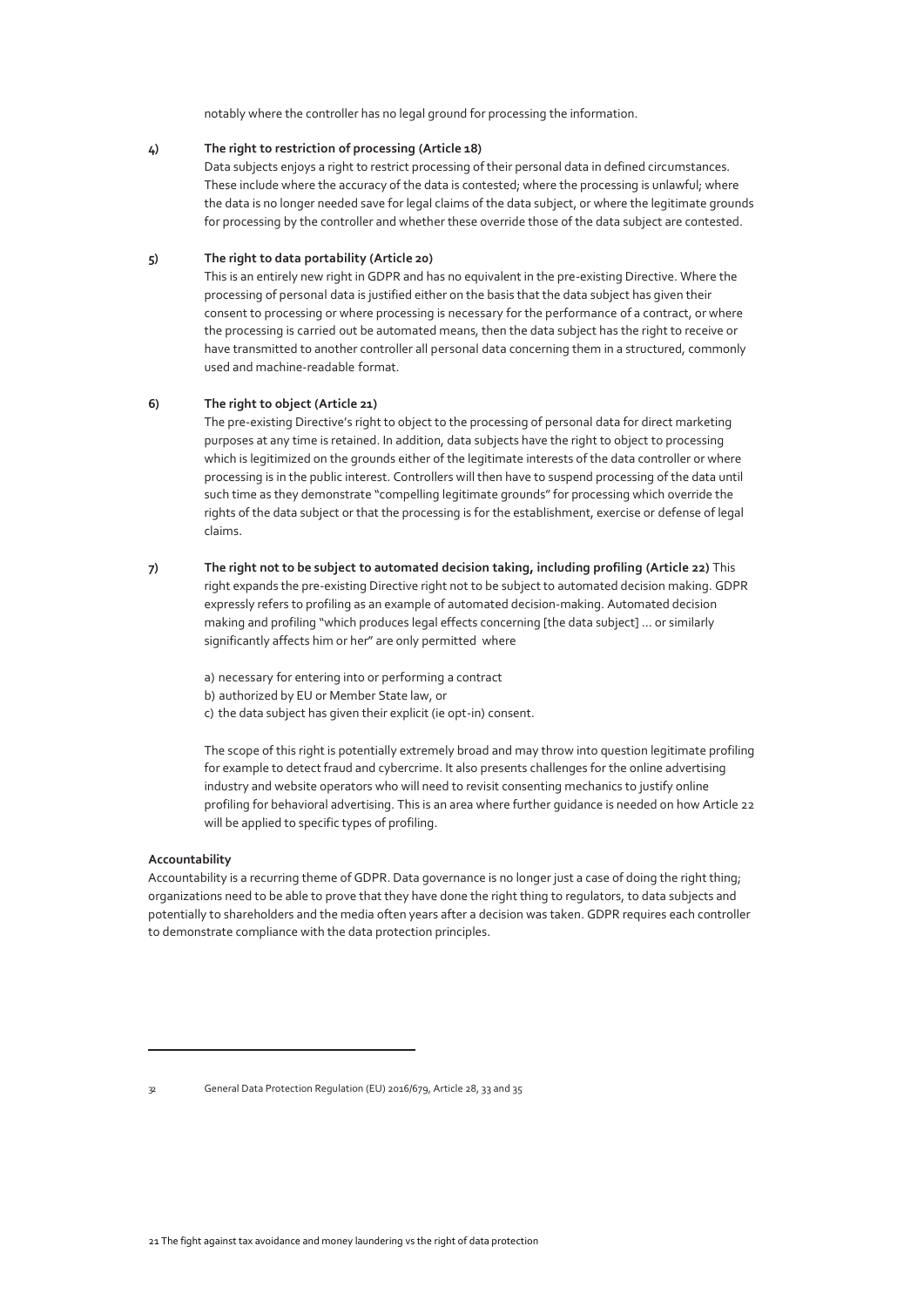#### **Privacy by Design**

Organizations should design data protection into the development of business processes and new systems. Since privacy can no longer be an afterthought when developing new products. Privacy settings are set at a high level by default.

#### **Obligations on Processors**

New obligations on data processors — processors become an officially regulated entity.

## <span id="page-21-0"></span>Appendix 1.2 - EU AML Directives

#### **1.2.1) AML Directives Overview**

The EU has implemented AMLD5 as it sought to drive financial transparency across the continent. A provisional agreement on AMLD5 was published in December 2017. On April 19, 2018, the new directive was formally adopted by the EU Parliament, amending AMLD4, which was issued in 2015, which had to be transposed into local law by the EU Member States by June 26, 2017. The quick succession of these amendments was the result of scandals surrounding the Panama Papers and the financing of terrorist groups involved in the attacks in Paris and Brussels. In light of this, AMLD5 aims to ensure a significant tightening of the EU regulations for the prevention of money laundering and terrorism financing. The EU Member States are now tasked with implementing the Directive by January 10, 2020. The aim of the amendments is to set out measures to better counter the financing of terrorism and to ensure increased transparency of financial transactions. It will do so by:

- preventing risks associated with the anonymous use of virtual currencies for terrorist financing and limiting the use of pre-paid cards;
- increasing transparency on company ownership by improving the accuracy of beneficial ownership registers;
- strengthening the monitoring of financial transactions to and from high-risk third countries;
- enhancing the powers of EU Financial Intelligence Units and their access to information, including centralised bank account registers;
- ensuring centralised national bank and payment account registers or central data retrieval systems in all EU Member States.

The rules will now apply to entities which provide services that are in charge of holding, storing and transferring virtual currencies, to persons who provide similar kinds of services to those provided by auditors, external accountants and tax advisors which are already subject to the AMLD4 directive and to persons trading in works of art.

For the first time, the obligations are to be imposed on exchange platforms for virtual currencies such as Bitcoins and the providers of digital wallets for virtual currencies. The objective of the Directive was to design a definition, which would cover as many tokens as possible and to cover all the potential uses of virtual currencies.

#### **1.2.2) Enhancement of transparency of the beneficial ownership**

The beneficial ownership registers for legal entities, such as companies, will be public. The access to the beneficial ownership registers for trusts is limited to competent authorities, professional sectors and persons who can demonstrate legitimate interest. This wider access to part of the beneficial ownership information will enhance public scrutiny and will contribute to preventing the misuse of legal entities for money laundering and terrorist financing purposes.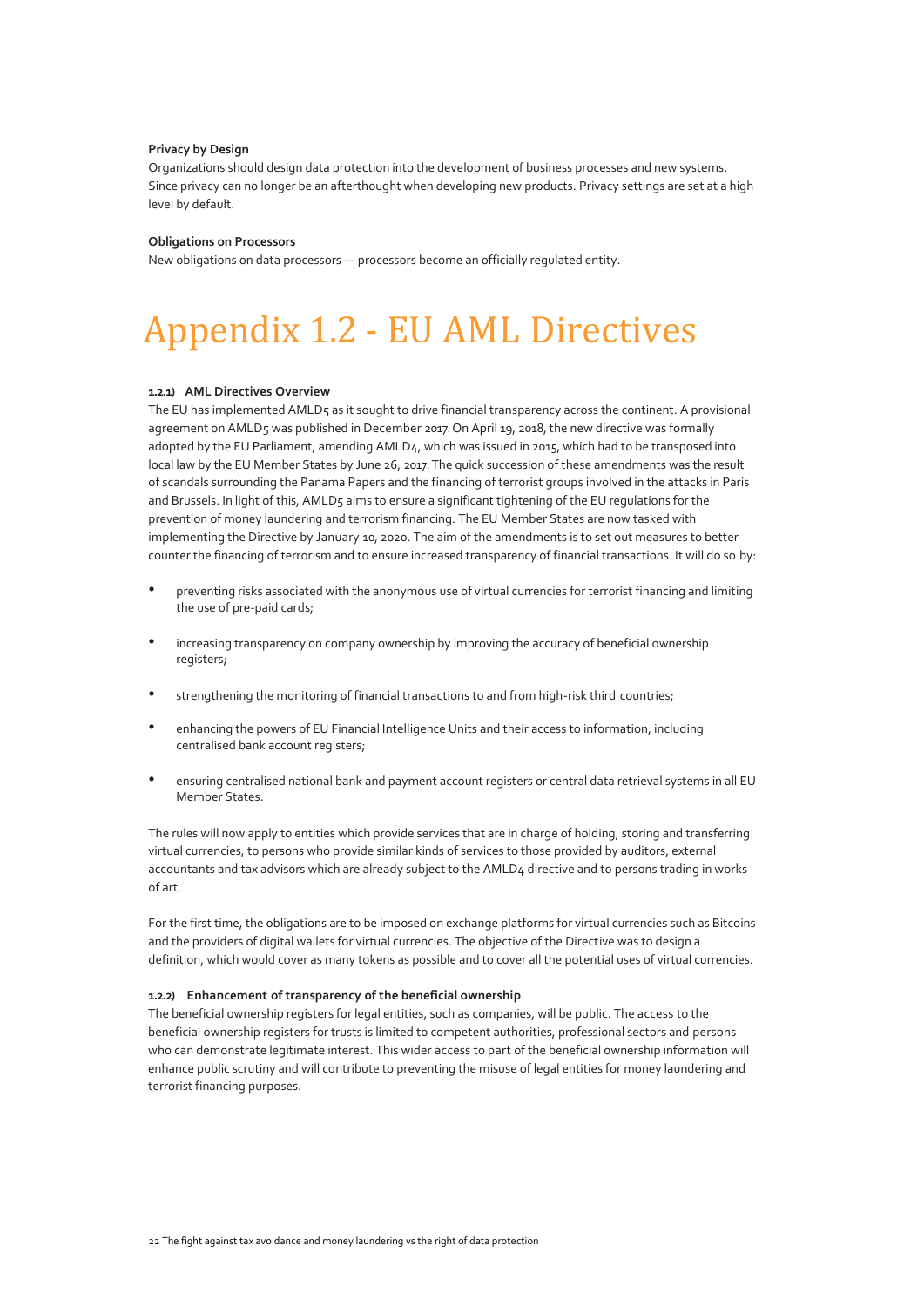The national registers on beneficial ownership information will be interconnected directly to facilitate cooperation and exchange of information between EU Member States. In addition, EU Member States will have to put in place verification mechanisms of the beneficial ownership information collected by the registers to help improve the accuracy of the information and the reliability of these registers.

## <span id="page-22-0"></span>Appendix 1.3 - QI

#### **1.3.1) QI Program Background**

The Qualified Intermediary ("**QI**") program was created by the US Internal Revenue Service ("**IRS**") in 2001 under 26 U.S.C. § 1441. The introduction of this program, which is optional to participate in but requires an application and IRS approval for a QI status, required participating Foreign Financial Institutions ("**FFIs**") to maintain records of their direct and indirect US and foreign account holders, withhold and remit tax from payments, and to annually report income paid to them and related withholding taxes (if any). These requirements imposed on FFIs in the QI program were closely aligned to the existing tax withholding and requirements imposed on US financial institutions. As such, an intermediary that successfully applied for and received QI status could take on certain responsibilities that would normally be held by the upstream US financial institution tax withholding and reporting agent. This program was attractive to FFIs for many reasons, including privacy for their account holders.

Generally speaking, the IRS requires any entity or person, US or non-US, making a payment of US source fixed or determinable, annual or periodical income ("**FDAP**") to a non-US person to withhold tax ("**WHT**") at the US statutory rate of 30% on such payment of income. In the regular instances of a non-US intermediary that is not the beneficial owner and is in receipt of US source income, such intermediary must pass along to the withholding agent (generally a US withholding agent) a Form W-8IMY and the underlying documentation of each investor or account holder that the intermediary represents ("**Form W-8IMY package**"). In this instance, the withholding agent (generally a US withholding agent) will perform tax withholding based on the allocations of income and applicable withholding tax rates claimed in this Form W-8IMY package of the intermediary. The underlying account holders may be making claims of reductions in withholding taxes under double tax treaty claims but they may be making of claims of exemption from withholding taxes under US domestic laws, etc. At the close of each calendar year, the withholding agent (generally a US withholding agent) will issue Forms 1099 to any indirect US account holders disclosed in the Form W-8IMY package and Forms 1042-S to any indirect non-US account holders disclosed in the package. The Forms 1099 and 1042-S are an information return to the underlying account holders of their allocable share of income from distributions passed through to them via the non-US intermediary, the character of such income, any taxes withheld on such income, and the reasons for any reduction in withholding from the headline WHT rate in the case of non-US account holders. Where an underlying account holder is due a refund of tax due to overwithholding by the upstream withholding agent, that account holder would need to file its own tax return to make such claim. An alternative to this process is that a non-US intermediary may form a US withholding and reporting compliance program for its customers, and apply to the IRS for QI status and thereby avoid passing tax documentation of beneficial owners to upstream withholding agents via the Form W-8IMY package mentioned earlier.

Similar concepts to QI exist in the case of other tax transparent vehicles such as partnerships and trusts. These are known by their IRS names of Withholding Foreign Partnerships ("**WFP**") and Withholding Foreign Trust ("**WFT**"), though are frequently known with the Qualified Intermediary status collectively as "QIs". As such, references to the QI program can be broadly applicable to WFP and WFT status as well.

#### **1.3.2) Key Highlights of QI Obligations**

A few highlights of the QI status:

QIs generally take responsibility for calculating withholding tax allocations and either performing the withholding themselves or providing the blended withholding rates applicable to each type of income to the upstream withholding agent (generally a US withholding agent).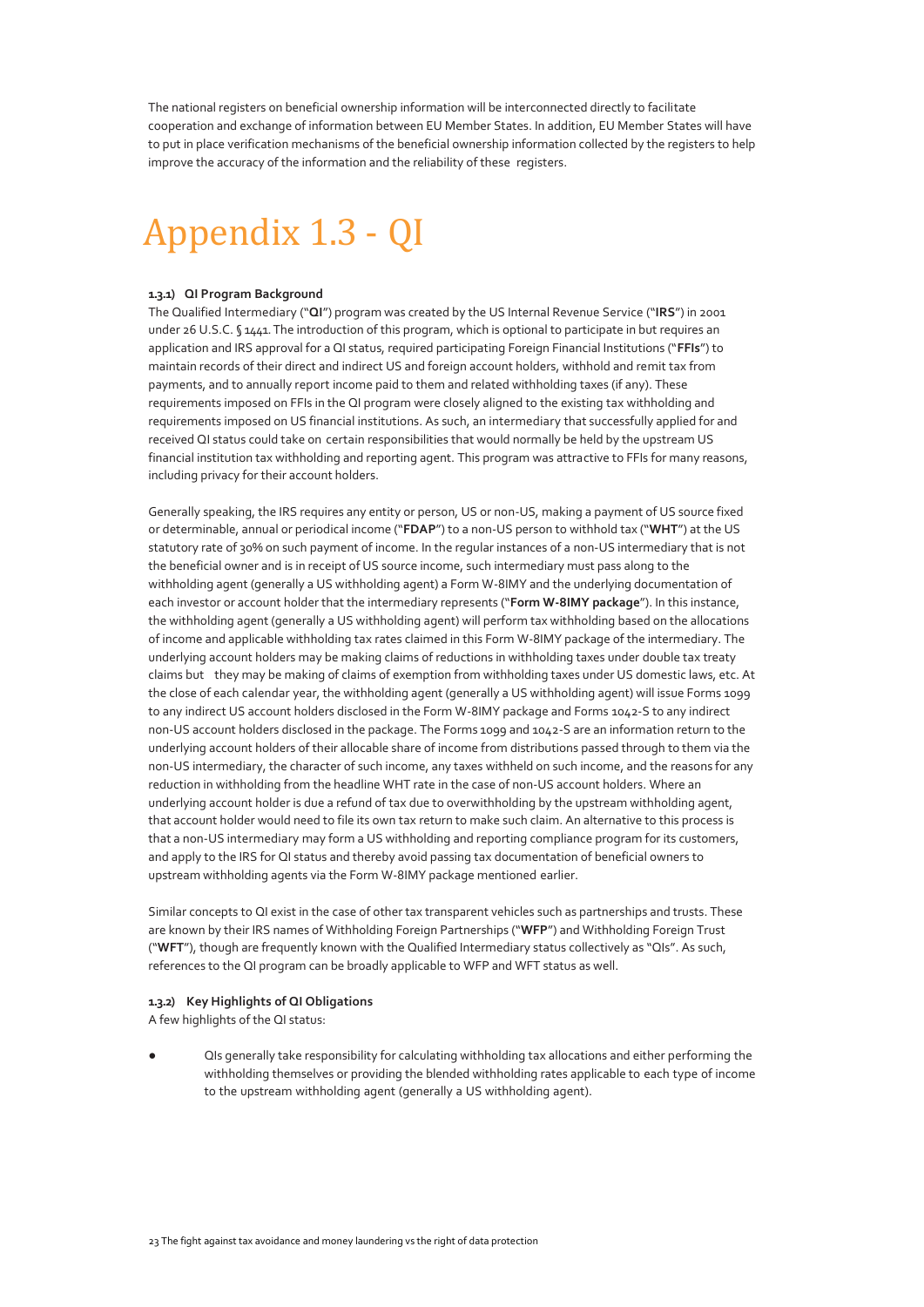- <span id="page-23-0"></span>QIs will also generally perform Forms 1099 and 1042-S reporting to its customers at the end of each calendar year. The upstream withholding agent will not report to the indirect account holders of the intermediary in this case and instead will issue one Form 1042-S directly to the QI. There are exceptions to this where the QI does not take primary reporting responsibility for certain account holders.
- QI status allows reporting to the IRS on a pooled basis rather than a payee specific basis in certain circumstances. Pooled reporting is not allowed by the QI in the case of payments to a non-qualified intermediary or another flow-through entity.
- The primary overall benefit of QI status is to provide privacy for both QI and its customers and reduce the burden of payee specific reporting. This privacy is between the customer of the QI and the upstream withholding agent. Such privacy is not generally between the customer and the IRS.
- Collective refunds claims, which allow QIs to seek a refund on behalf of its direct customers. As a result, the direct customers are not required to file tax returns with the IRS to obtain refunds, but rather may obtain such refund directly from the QI.
- A QI is generally also a Financial Institution for purposes of FATCA (discussed elsewhere in this document). Therefore, a QI would be considering the interaction of its US due diligence, withholding tax, and reporting processes (Forms 1099 / 1042-S) with their FATCA processes.
- The QI must establish a compliance program with the following key features:
	- Written policies and procedures for fulfilling QI requirements
	- Training for documenting customers, calculating and remitting tax withholding, and preparation and submission of annual payee reporting (Forms 1099 / 1042-S)
	- Systems and processes for collecting and reporting data.
	- Monitoring and implementing business changes and developments/changes in QI requirements, including FATCA requirements.
	- Designation of a Responsible Officer ("RO") to make recurring certifications of the QI compliance program to the IRS.

#### **1.3.3) Information Collected and Reported to the IRS by a QI**

The below list is a non-exhaustive example of information that may be collected about direct and indirect account holders on IRS Forms W-8 or W-9 as well as information that may be reported to the IRS on Form 1099 or 1042-S at calendar year end:

- Name;
- Country of incorporation or citizenship;
- Residence and mailing address;
- Taxpayer identification number ("TIN") in jurisdiction(s) of tax residence;
- Date of Birth (of an individual);
- Account Number;
- US tax classification (of an entity);
- FATCA classification and GIIN (of an entity, where applicable);
- Details of eligibility for certain reductions in withholding tax rates (such as a claim of DTT benefit);
- Payments of US source income made to the account during the calendar year;
- Details of intermediaries to the payment (such as name, TIN, etc);
- Details of substantial owners of certain entities that are Specified US Persons;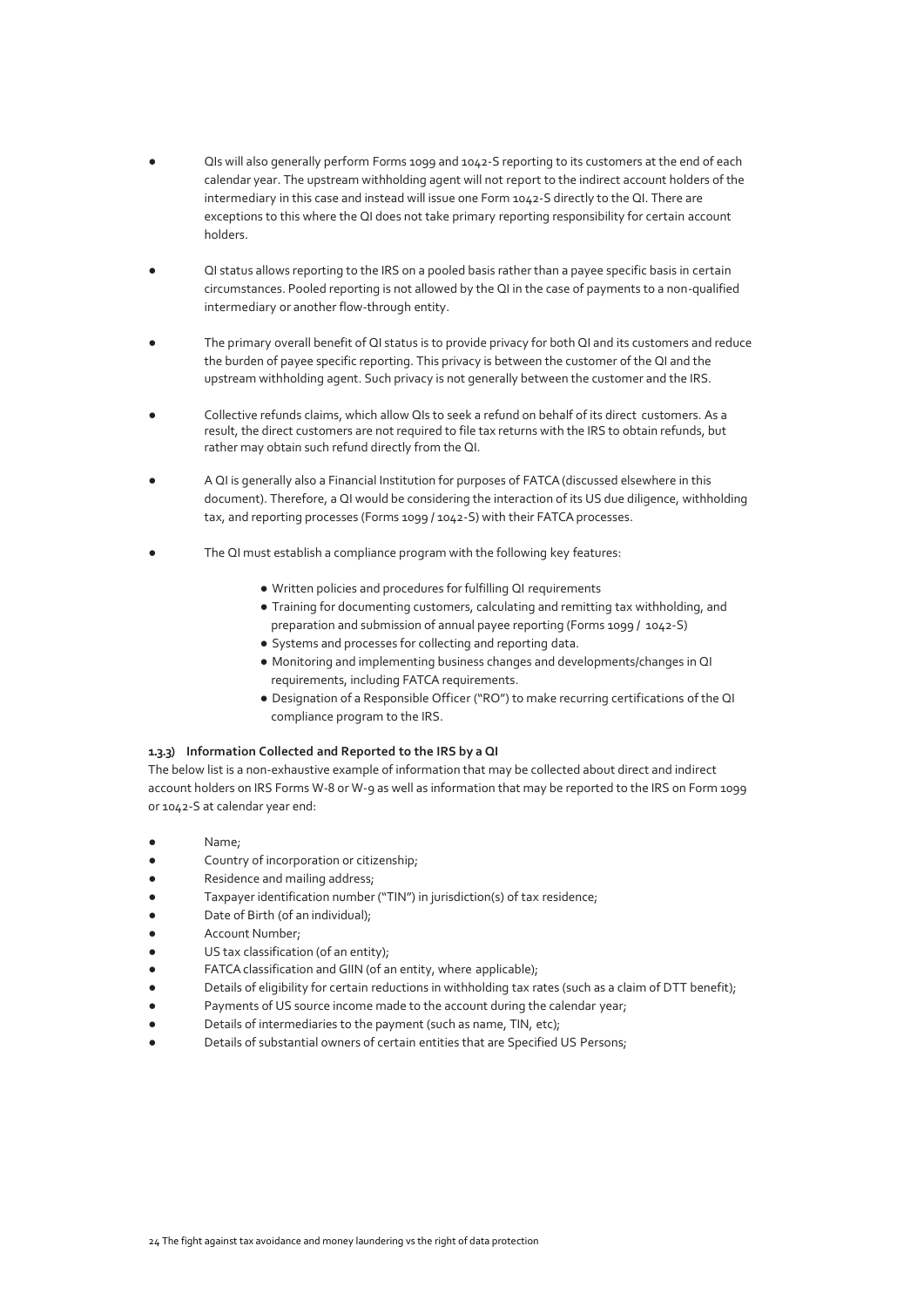## Appendix 1.4 - AEoI

#### **1.4.1) FATCA Background and Overview**

As mentioned above, previous to FATCA the IRS instituted the QI program in 2001 under 26 U.S.C. § 1441, which required participating FFIs to maintain records of their direct and indirect US and foreign account holders and to annually report income paid to them and related withholding taxes (if any). One report issued about the program included a statement of a finding that participation in the QI program was too low to have a substantive impact as an enforcement measure and was prone to abuse. An illustration of the weakness in the QI program was in 2008/09 the case of Bradley Birkenfeld, a former UBS employee, which revealed that UBS advised US individuals to open offshore accounts connected to foreign entities, which would receive payments with no withholding tax yet beneficial owners were US residents. Though it is not illegal for a US citizen or resident to open an offshore financial (bank) account, such accounts must be voluntarily disclosed by the taxpayer and US income tax paid on income earned in the account, in most cases. UBS agreed to pay a fine of \$780 million, release (through the Swiss government) the names of 250 US holders of offshore accounts, and cease its illegal banking and brokerage activities in the US. Under a separate agreement, UBS also agreed to disclose the names of a vast number of US holders of offshore accounts at UBS.

In 2009, under an offshore voluntary compliance program, almost 15,000 US taxpayers disclosed to the IRS that they held funds in previously unreported offshore accounts. Voluntary self-disclosure requirements (such as the Form TDF-90.22.1 Report to Foreign Bank and Financial Accounts) were proving insufficient to combat tax evasion and thereafter the US added a system aimed at the compulsory disclosure of US taxpayers by FFIs. On March 18, 2010, the Obama Administration signed into law the "Hiring Incentives to Restore Employment Act" (the "**HIRE Act**"), which includes the Foreign Account Tax Compliance Act ("**FATCA**"). FATCA established a basic principle: a FFI is subject to a 30-percent withholding tax on its US sourced income unless it complies with the FATCA reporting duties, in respect of 'Specified US Persons'<sup>33</sup> who are account holders of that institution. The requirements are contained in the relevant US Treasury Regulations ("**US Regulations**"). The result is an extensive third-party monitoring and disclosure regime on financial institutions located outside the US in an effort to expose undeclared foreign assets of Specified US Persons to the IRS. Though FATCA was originally billed, as being somewhat of a voluntary program for FFIs to participate in, non-participation by FFIs would result in effective denial of access to the US financial system through the FATCA penalty tax withholding being applied by US financial institutions on payments of US source income.

FATCA also impacted US financial institutions given they are generally the last point of contact before a payment of US source income leaves the US financial system. As such, US financial institutions may be required to impose FATCA penalty tax withholding to non-compliant FFIs. US financial institutions may also have to submit annual FATCA reports to the IRS (similar to FFIs) such as, for example, when making a payment of US source income to certain entities that have disclosed the identity of substantial owners that are US Persons.

#### **1.4.2) Intergovernmental Agreements**

The US recognized that in some jurisdictions there are legal barriers for FFIs to implement FATCA as well as some practical difficulties for FFIs in complying with FATCA. Therefore, two model Intergovernmental Agreements ("**IGAs**") were developed to overcome the legal issues and to reduce some of the burden on FFIs. In cases where governments have not signed an IGA with the US, 'agreements in substance' have been reached instead and are effectively treated as having an IGA in place.

Where an entity is in a jurisdiction, which has signed a Model 1 IGA with the US, this effectively changes the way that FATCA applies to that entity. FFIs resident in Model 1 IGA countries ("**Model 1 IGA FFIs**") will be required to register with the IRS to obtain a Global Intermediary Identification Number ("**GIIN**") but will be governed by local regulations and guidance notes rather than the US Regulations. Such FFIs will report to the local tax authority, who will then share the information with the IRS. FFIs in Model 2 IGA countries ("**Model 2 IGA FFIs**"), or FFIs in countries without an IGA ("**Participating FFIs**"), will also register with the IRS to obtain a GIIN but will instead report directly to the IRS rather than through local tax authorities.

<sup>33</sup> For a specific definition see US Regulations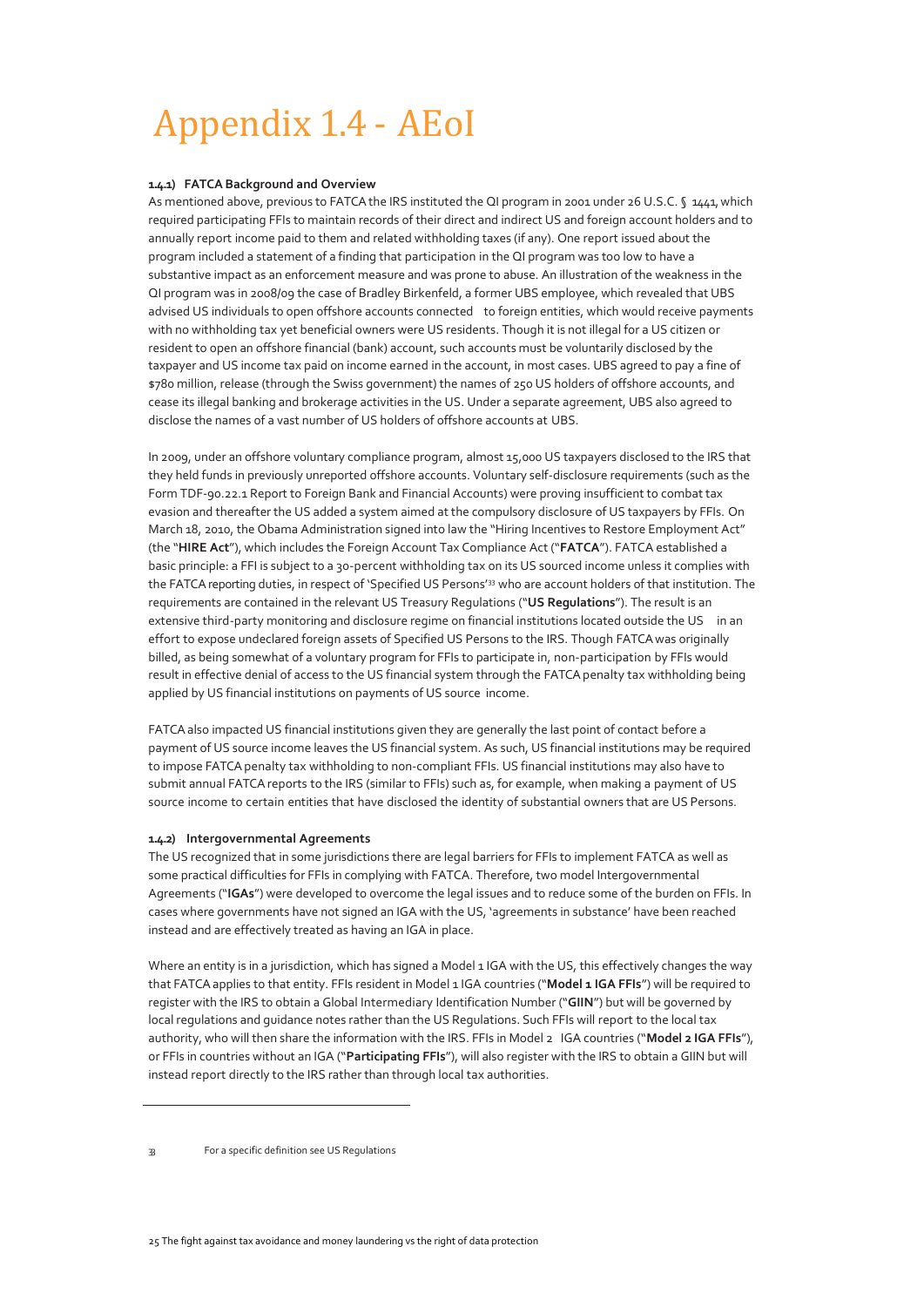Though reports by Model 2 IGA FFIs and Participating FFIs are generally not required where such report is nil, Model 1 IGA FFIs may have nil reporting requirements depending on the local guidance on the IGA of that jurisdiction. The due date for annual reports by a Model 1 IGA FFI varies by jurisdiction while the annual reports by a Model 2 IGA FFI or Participating FFI are due to the IRS by March 31 (with an option to an extend).

#### **1.4.3) Foreign Financial Institutions**

FATCA obligations apply to all non-US entities, which fall within the definition of an FFI. These are:

- Custodial Institution
- Depository Institution
- Investment Entity
- Specified Insurance Company
- Treasury Center and Holding Companies (in certain cases such as for Participating FFIs)

The FATCA regime requires FFIs to perform due diligence and reporting obligations with regard to identifying and reporting Specified US Persons to the IRS on an annual basis in respect of financial accounts held by such persons. The regime came into effect on July 1, 2014 and reporting is required in respect of relevant financial accounts from that date.

#### **1.4.4) Reporting by Foreign Financial Institutions**

Certain categories of FIs that are regarded as Reporting FIs are obliged to register with the IRS in order to obtain a GIIN and submit annual reports. Certain categories of FIs that are regarded as Non- Reporting FIs generally are not obliged to register with the IRS in order to obtain a GIIN and do not submit reports. Such Non-Reporting FIs may have certain other modified due diligence requirements. The categories and definitions of Reporting FIs and Non-Reporting FIs can vary between US FATCA regulations, and between each IGA jurisdiction. One common form of Non-Reporting FI is a discretionary investment advisor that does not maintain financial accounts for its customers.

Model 2 IGA FIs and Participating FIs are required to have an individual designated as a Responsible Officer who oversees FATCA compliance and submits recurring certifications to the IRS as to the status of such FATCA compliance program. Model 1 IGA FIs, though not required to designate a Responsible Officer nor make regular compliance certifications to the IRS, may still wish to designate an individual with a similar role to that of a Responsible Officer to oversee their compliance program though on an optional basis.

#### **1.4.6) CRS Background and Overview**

On July 15, 2014, the council of the OECD approved a new Standard for the Automatic Exchange of Financial Information in Tax Matters ("**AEoI Standard**"). This AEoI Standard comprises the Competent Authority Agreement ("**CAA**") and CRS, and includes Commentaries and various Annexes. Together these are the agreements for automatic exchange of information on taxpayers' financial assets and income outside their country of tax residency (sometimes called 'home country'), including bank accounts. It calls on governments to obtain detailed information from their domestic financial institutions about such accounts and to exchange this automatically with other jurisdictions on an annual basis. The G20 endorsed this AEoI standard and requested all countries to participate.

CRS came into operation on 1 January 2016 in all early adopting jurisdictions including EU Member States. Over 100 jurisdictions have signed up to CRS which imposes obligations on FIs to collect and review information in an effort to identify an account holder's tax residence in a participating country and then in turn, to provide certain specified account information to the home country's tax administration on an annual (or more frequent) basis.

Where the FI is resident in an early adopting jurisdiction, they are required to identify and confirm the tax residence status of all new account holders from January 1, 2016. This requirement operates alongside the current requirement to identify and confirm the status of account holders under FATCA. It is also necessary to undertake due diligence with respect to pre-existing accounts (i.e. accounts opened prior to January 1, 2016) by December 31, 2016 or December 31, 2017 (depending on the type of account holder, and dates occasionally vary by jurisdiction). From January 1, 2016, FIs are required to update account opening documentation to include tax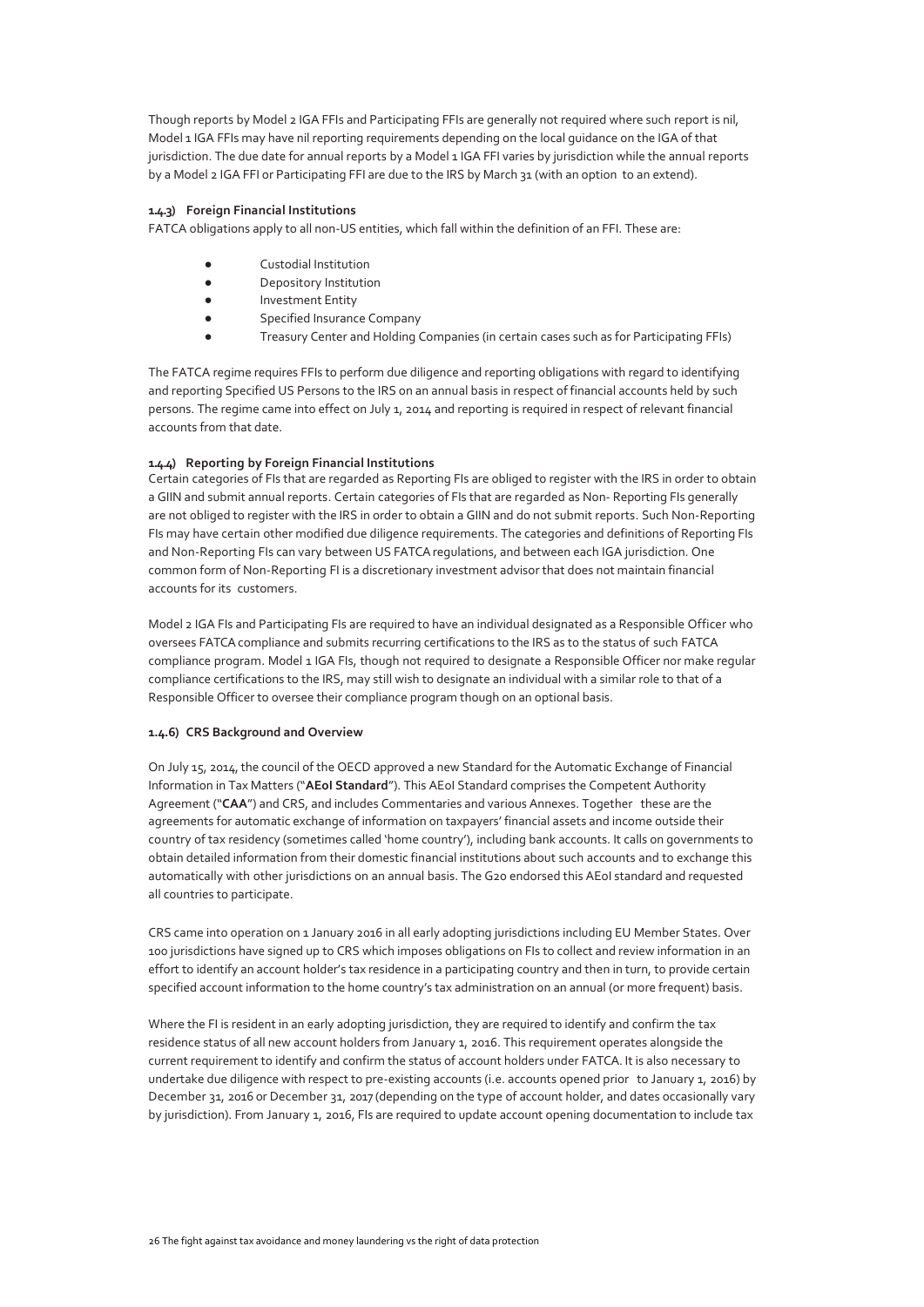self-certifications as part of that process. Many jurisdictions have adopted the wider approach under CRS, which means FIs must report all reportable account holders to their local tax authority (not just those located in participating jurisdictions). Depending on the account holder's tax residency and whether it is a participating jurisdiction, the local tax authority will decide which account holders to further report to the relevant jurisdiction.

There is no single source IRS style registration for CRS reporting and, as a result, there are no GIINs or other registration numbers issued to FIs. Each local tax authority may issue its own requirements for obtaining a unique identification number for CRS purposes (as a GIIN may not always be appropriate to use for CRS).

Similar to FATCA, CRS contains a category of Non-Reporting FIs. However, these FIs may receive slightly different treatment than under FATCA resulting in categories of Non-Reporting FIs under FATCA that are Reporting FIs under CRS. Non-Reporting FIs may have certain modified due diligence requirements.

#### **1.4.7) Information Collected, Reported, and Exchanged under AEoI**

The below list is a non-exhaustive example of information that may be collected about account holders on their self-certification forms as well as information that may be reported if the account is determined to be a reportable account under FATCA or CRS:

- Name;
- Address;
- Jurisdiction(s) of tax residence;
- TIN in jurisdiction(s) of tax residence;
- Date of Birth;
- Place of Birth;
- Account Number;
- Personal details such as those outlined above for reportable controlling person(s) (or substantial owners in the case of FATCA) in the case of an account held by an entity that is required to disclose those persons;
- The account balance or value at the calendar year end (or other measurement period);
- Payments made to the account in the period must be reported though the types of payments to report depend on the type of FI that is required to report
- Currency in which each amount is denominated;
- Where an account was closed during the year, the closure of the account